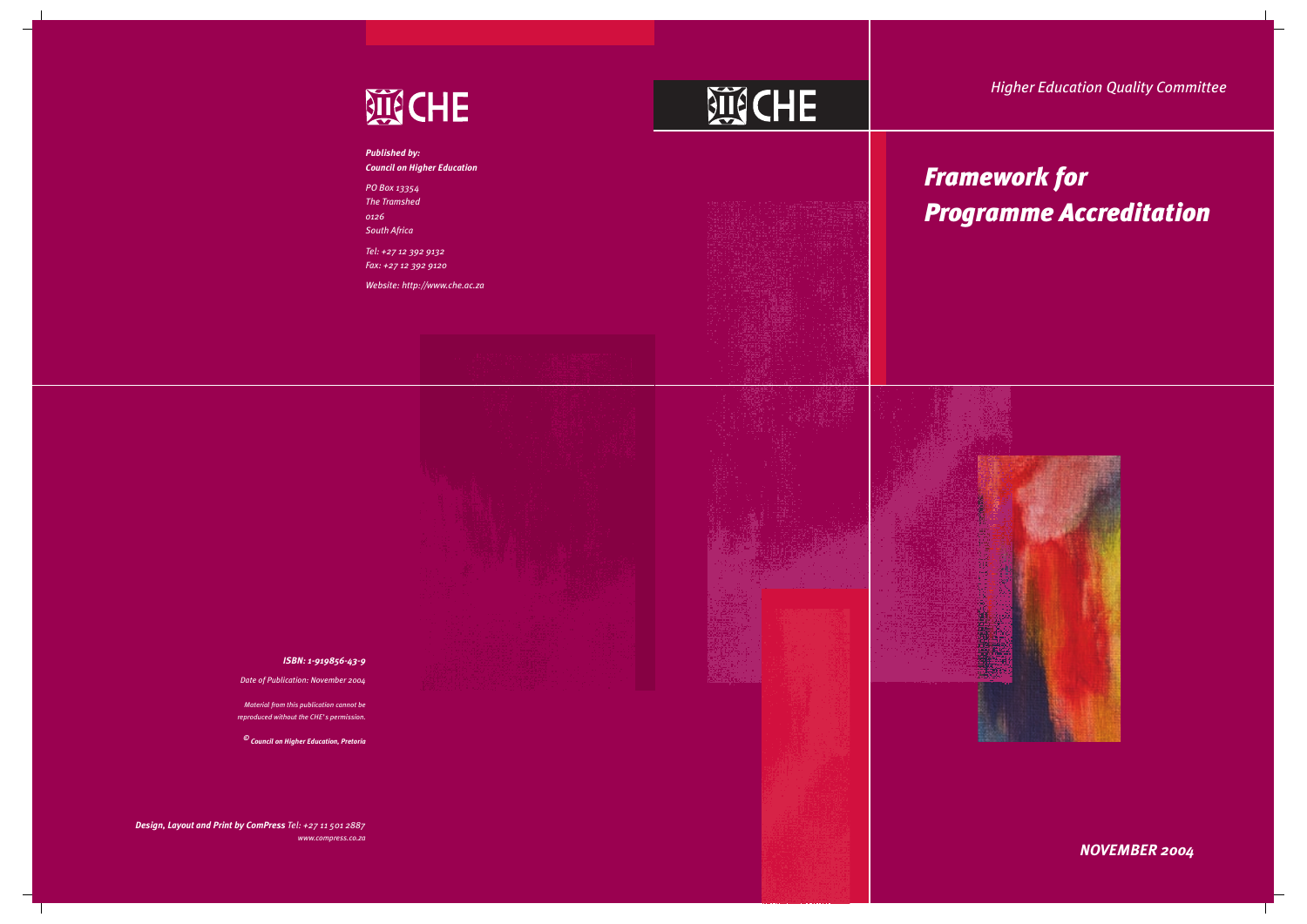# **IIICHE**

*Council on Higher Education Higher Education Quality Committee*

# *Framework for Programme Accreditation*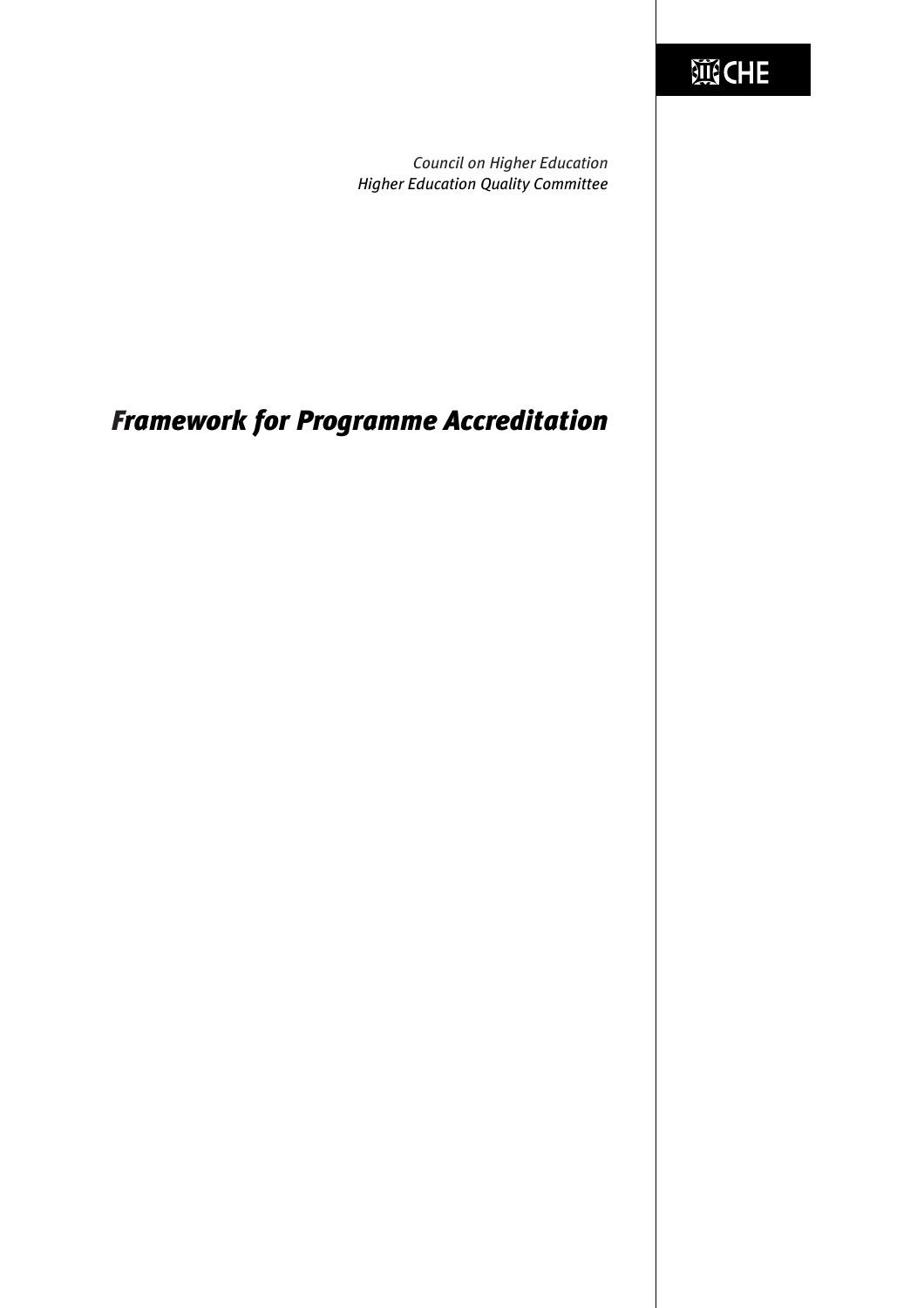# **WCHE**

The Higher Education Quality Committee is a permanent committee of the Council on Higher Education

Published by: The Council on Higher Education Didacta Building 211 Skinner Street Pretoria South Africa

PO Box 13354 The Tramshed 0126 South Africa

Tel. +27 12 392 9132 Fax. +27 12 392 9120 Website: http://www.che.ac.za

**ISBN: 1-919856-43-9 Date of Publication: November 2004**

Material from this publication cannot be reproduced without the CHE's permission. © Council on Higher Education, Pretoria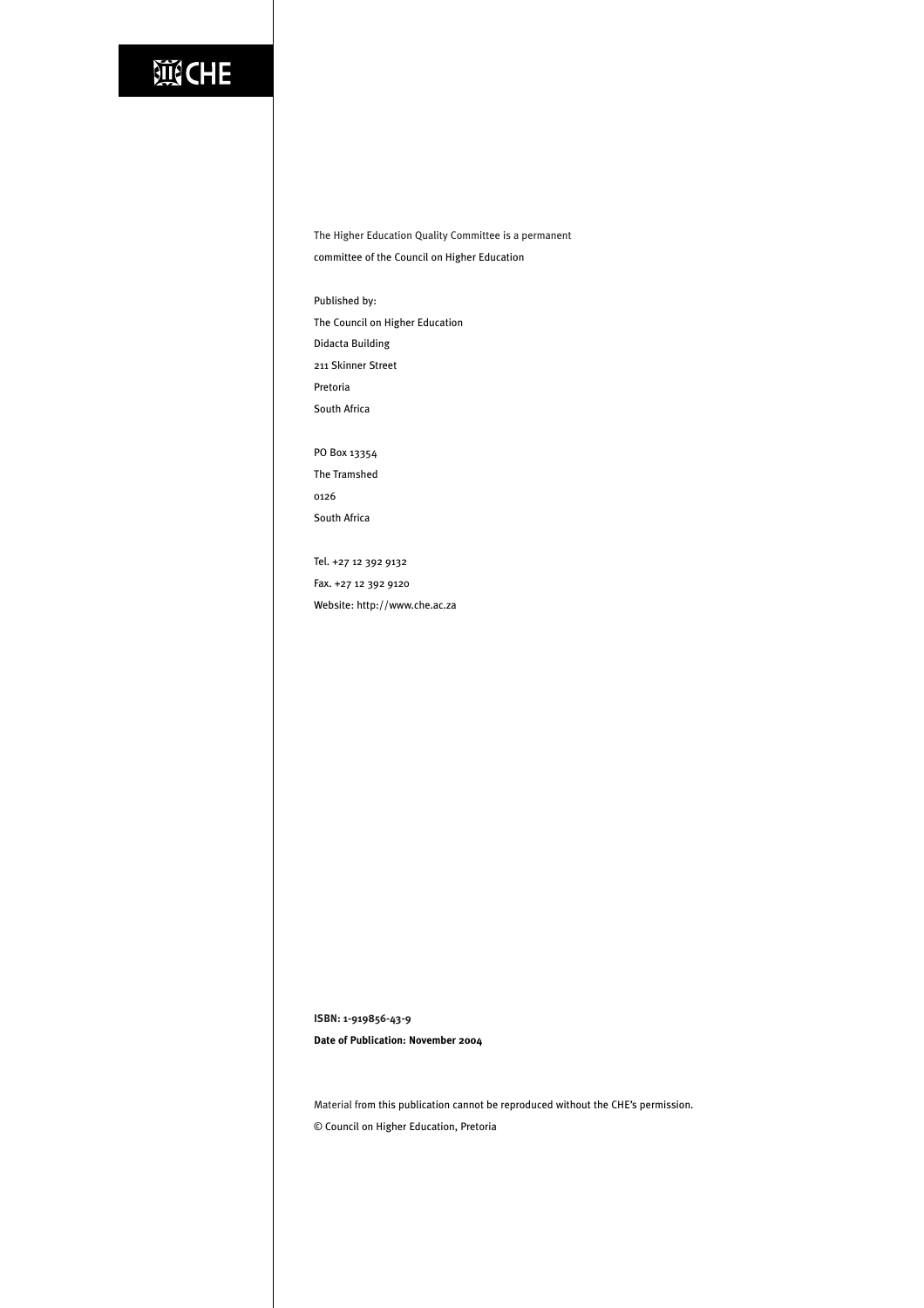# **FOREWORD 1 ACRONYMS 3 1 QUALITY ASSURANCE AND THE SOUTH AFRICAN HIGHER EDUCATION SYSTEM 4**  1.1 National policy and legislative context 4 1.2 Restructuring and transformation context 5 **2 THE HEQC'S PROGRAMME ACCREDITATION MODEL 7** 2.1 Introduction 7 2.2 Rationale for the programme accreditation model 7 2.3 Principles of the programme accreditation model 9 2.4 Objectives of the programme accreditation model 9 2.5 Use of criteria in the programme accreditation model 9 2.6 Accreditation arrangements for new programmes 10 2.6.1 Overview 10 2.6.2 Phases of the accreditation process 11 2.6.2.1 Candidacy phase 11 2.6.2.2 Accreditation phase 12 **CONTENTS**

2.6.3 Period of accreditation 12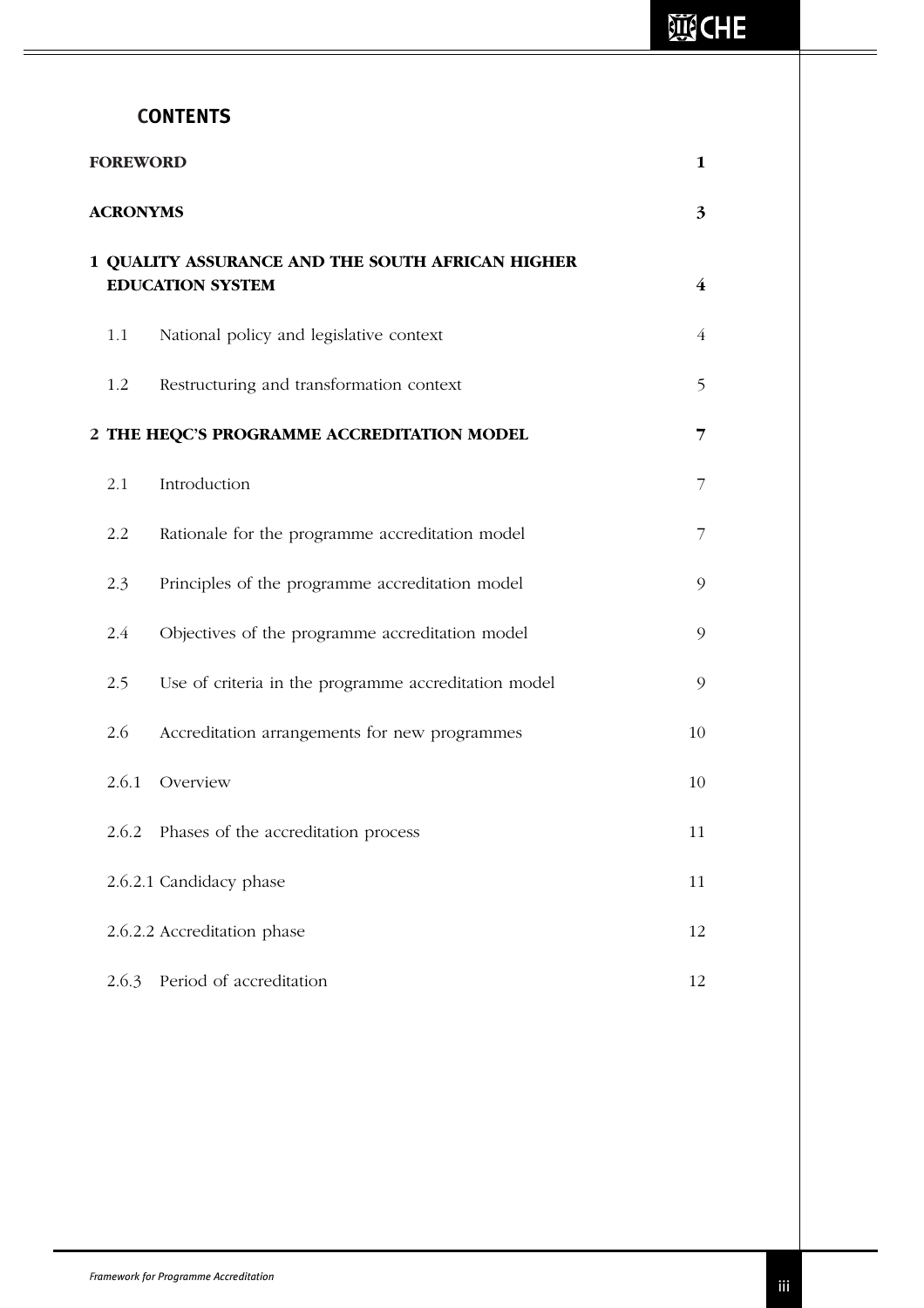# **iii(CHE**

| 2.7             | Re-accreditation arrangements for existing programmes                                                | 12 |
|-----------------|------------------------------------------------------------------------------------------------------|----|
| 2.7.1           | Re-accreditation arrangements for existing programmes where<br>no statutory councils are involved    | 12 |
| 2.7.2           | Re-accreditation arrangements for existing professional<br>programmes                                | 13 |
| 2.8             | Judgements and the outcomes of accreditation                                                         | 13 |
| 2.9             | Reports on the outcomes of accreditation                                                             | 15 |
|                 | 3 CROSS-BORDER PROVISION AND QUALITY ASSURANCE                                                       | 16 |
| 3.1             | Foreign providers in South Africa                                                                    | 16 |
| 3.2             | South African higher education institutions abroad                                                   | 16 |
|                 |                                                                                                      |    |
|                 | APPENDIX A Elements of the HEQC's programme accreditation model                                      | 17 |
|                 | <b>APPENDIX B</b> HEQC accreditation process for new programmes                                      | 18 |
|                 | <b>APPENDIX C</b> HEQC accreditation process for existing programmes                                 | 19 |
|                 | <b>APPENDIX D</b> Programme accreditation within the HEQC's schedule<br>of activities: $2004 - 2009$ | 20 |
| <b>GLOSSARY</b> |                                                                                                      | 22 |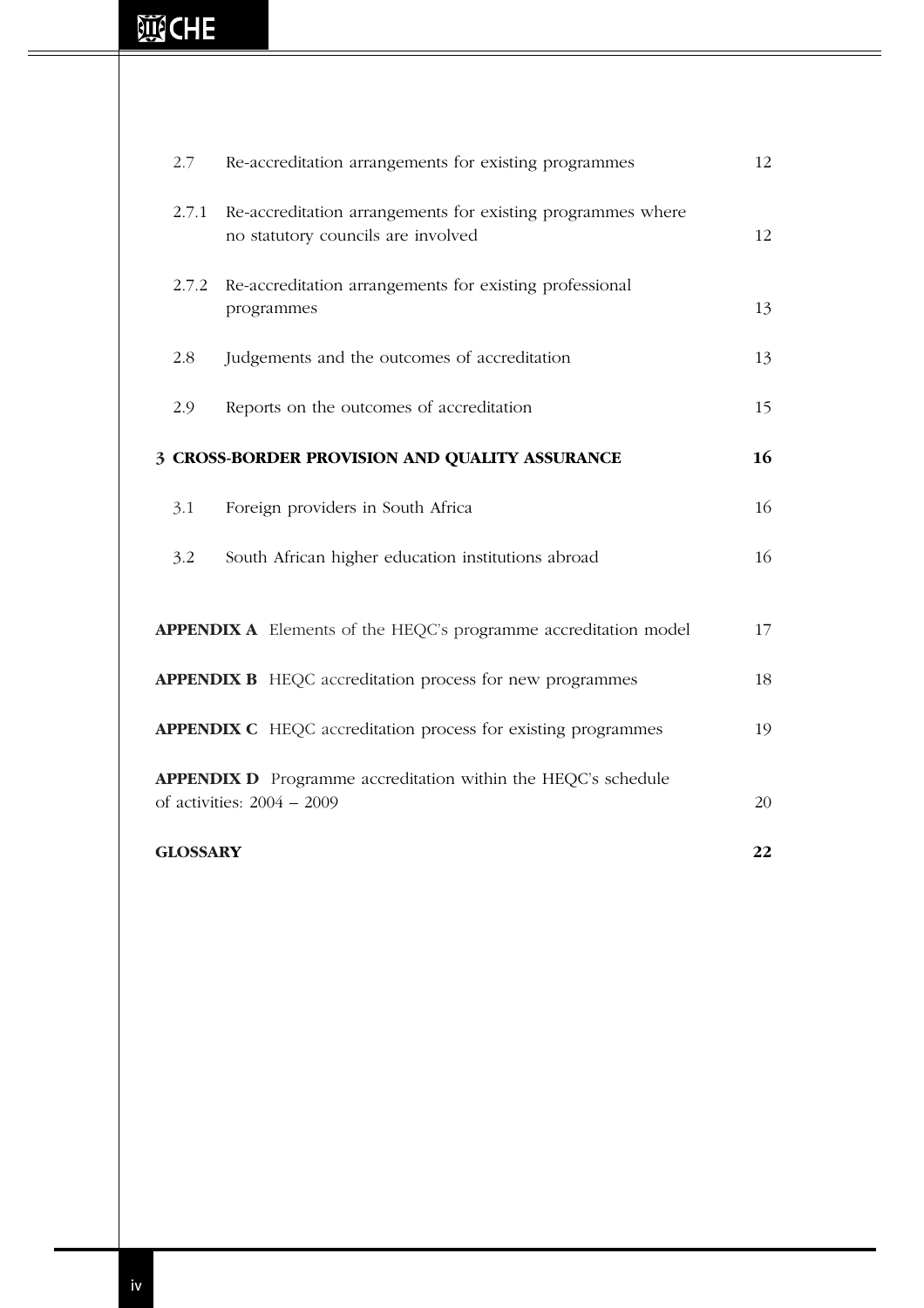## **FOREWORD**

The Higher Education Act of 1997 assigns responsibility for quality assurance in higher education in South Africa to the Council on Higher Education (CHE). This responsibility is discharged through its permanent sub-committee, the Higher Education Quality Committee (HEQC). The mandate of the HEQC includes quality promotion, institutional audit and programme accreditation. As part of the task of building an effective national quality assurance system, the HEQC has also included capacity development and training as a critical component of its programme of activities.

In addition to the requirements of the Higher Education Act, the HEQC's quality assurance mandate is carried out within the framework of the Regulations for Education and Training Quality Assurers (ETQAs) of the South African Qualifications Authority (SAQA), which has overall responsibility for overseeing standard setting and quality assurance in support of the National Qualifications Framework (NQF).

Programme accreditation is a form of quality assurance which is practised in many countries and is usually associated with purposes of accountability and improvement in programme quality. In common with higher education systems in many parts of the world, South African higher education faces multiple stakeholder demands for greater responsiveness to societal needs through enhanced student access and mobility, through research and innovation that address social and economic development, and through engagement with local, regional and international communities of interest. Stakeholders also require that higher education institutions are able to provide the public with comprehensive information on the manner in which they maintain the quality and standards of their core academic activities, and to demonstrate sustained improvement in this regard.

The HEQC's approach to programme accreditation is strongly shaped by the complex challenges facing higher education institutions in an era of radical restructuring within South African higher education. The programme accreditation system seeks to be responsive to the objectives of higher education transformation as reflected in various policy and legislative documents that have been published since 1994. Ensuring that improved and sustainable quality is part of the transformation objectives of higher education institutions is, therefore, a fundamental premise of the HEQC's approach to quality assurance in general and to programme accreditation in particular.

In line with the vision of the White Paper 3: *A Programme for the Transformation of Higher Education* of a single, coordinated higher education system, this document sets out a common programme accreditation policy framework for universities, universities of technology, agricultural colleges, private providers and other providers whose programmes and qualifications fall under the jurisdiction of the HEQC. The specific needs and circumstances of various sectors within higher education will be taken into account within the parameters of the common policy framework.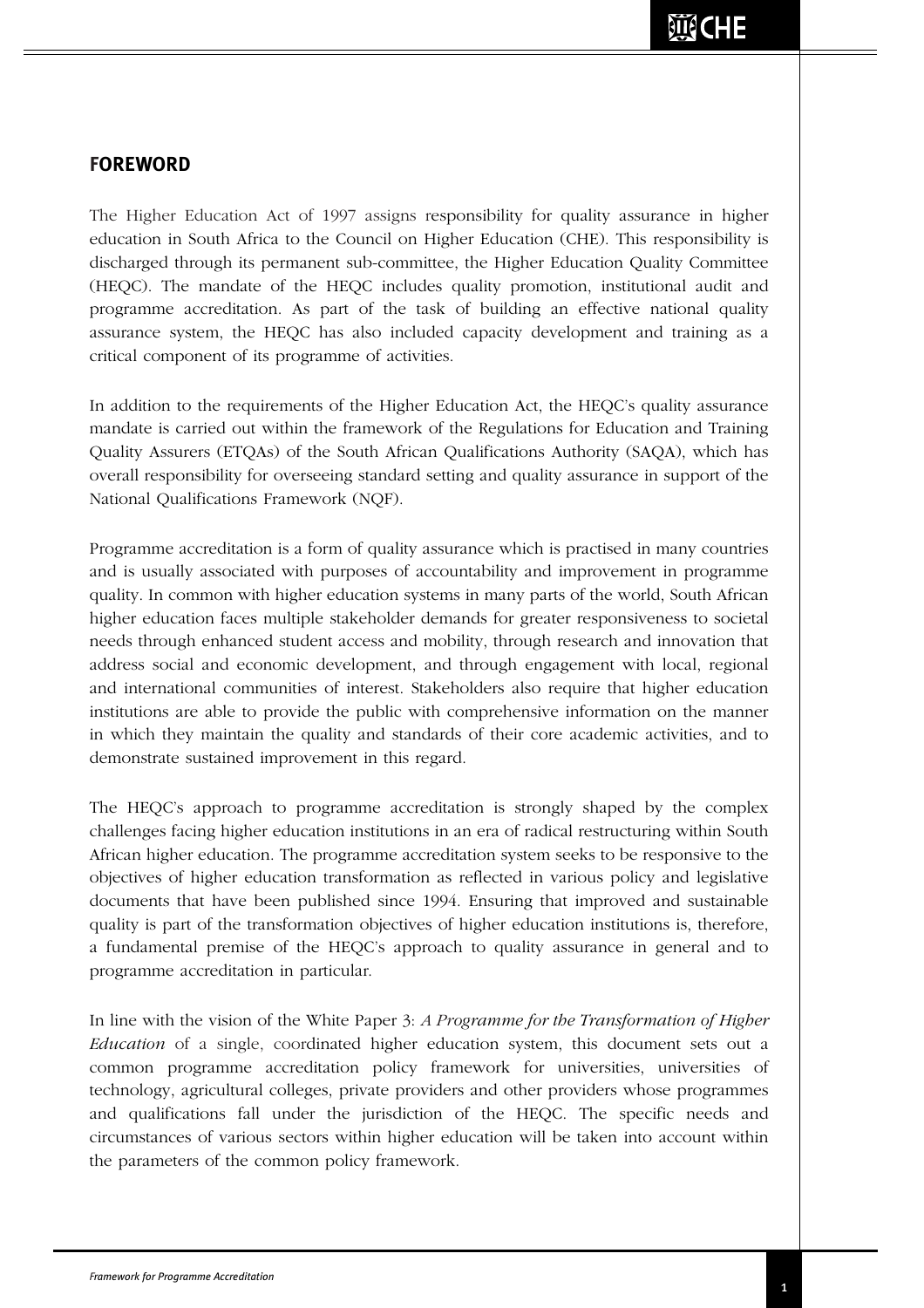The main focus in the HEQC's programme accreditation system will be on the evaluation of new programmes, which will be carried out by the HEQC itself, or through partnerships with other statutory ETQAs in higher education on the basis of memoranda of understanding (MoUs). This is intended to ensure that only programmes that meet the necessary quality requirements are able to enter the higher education system. Existing programmes will be re-accredited through different arrangements, including HEQC national reviews and self-accreditation by the institutions themselves, provided the HEQC's quality requirements are met.

The objectives, criteria and procedures for programme accreditation have been developed on the basis of extensive comparative research and pilot tests, and in consultation with key stakeholders in the higher education community.<sup>1</sup> The implementation of programme accreditation will be closely monitored and appropriate adjustments made where necessary. Policy issues in higher education which are still evolving will also be taken into account.

Dr Mala Singh Executive Director Higher Education Quality Committee, Council on Higher Education September 2004

<sup>1</sup> This document should be read in conjunction with the HEQC's *Criteria for Programme Accreditation*, 2004.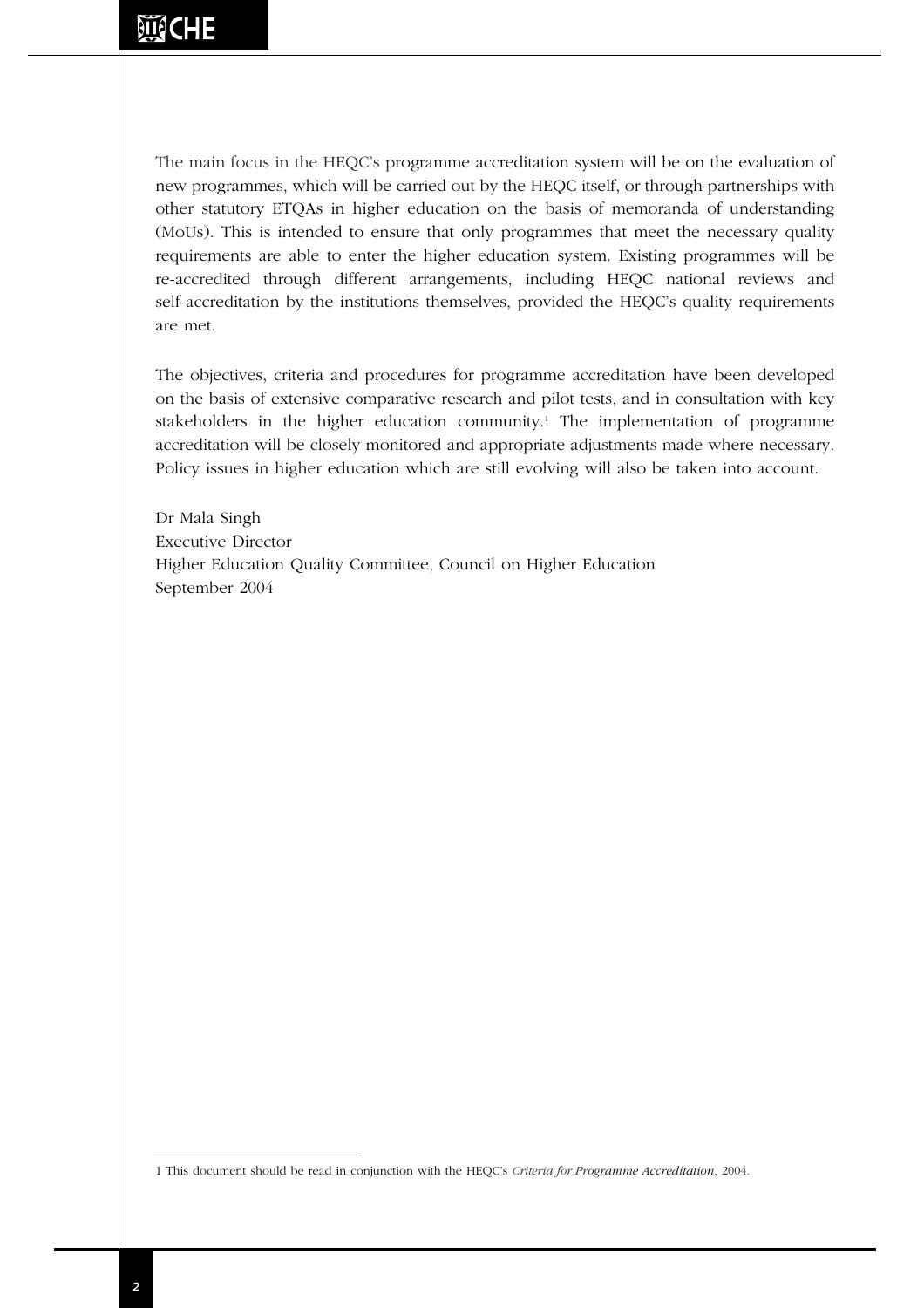# **ACRONYMS**

| <b>AUT</b>  | Universities and Technikons Advisory Council |
|-------------|----------------------------------------------|
| <b>CESM</b> | Classification of Educational Subject Matter |
| <b>CHE</b>  | Council on Higher Education                  |
| DoE         | Department of Education                      |
| <b>ETQA</b> | Education and Training Quality Assurer       |
| <b>HEQC</b> | Higher Education Quality Committee           |
| MoU         | Memorandum of Understanding                  |
| <b>NPHE</b> | National Plan for Higher Education           |
| <b>NQF</b>  | National Qualifications Framework            |
| <b>NSB</b>  | National Standards Body                      |
| <b>PQM</b>  | Programme and Qualifications Mix             |
| SAQA        | South African Qualifications Authority       |
| <b>SETA</b> | Sector Education and Training Authority      |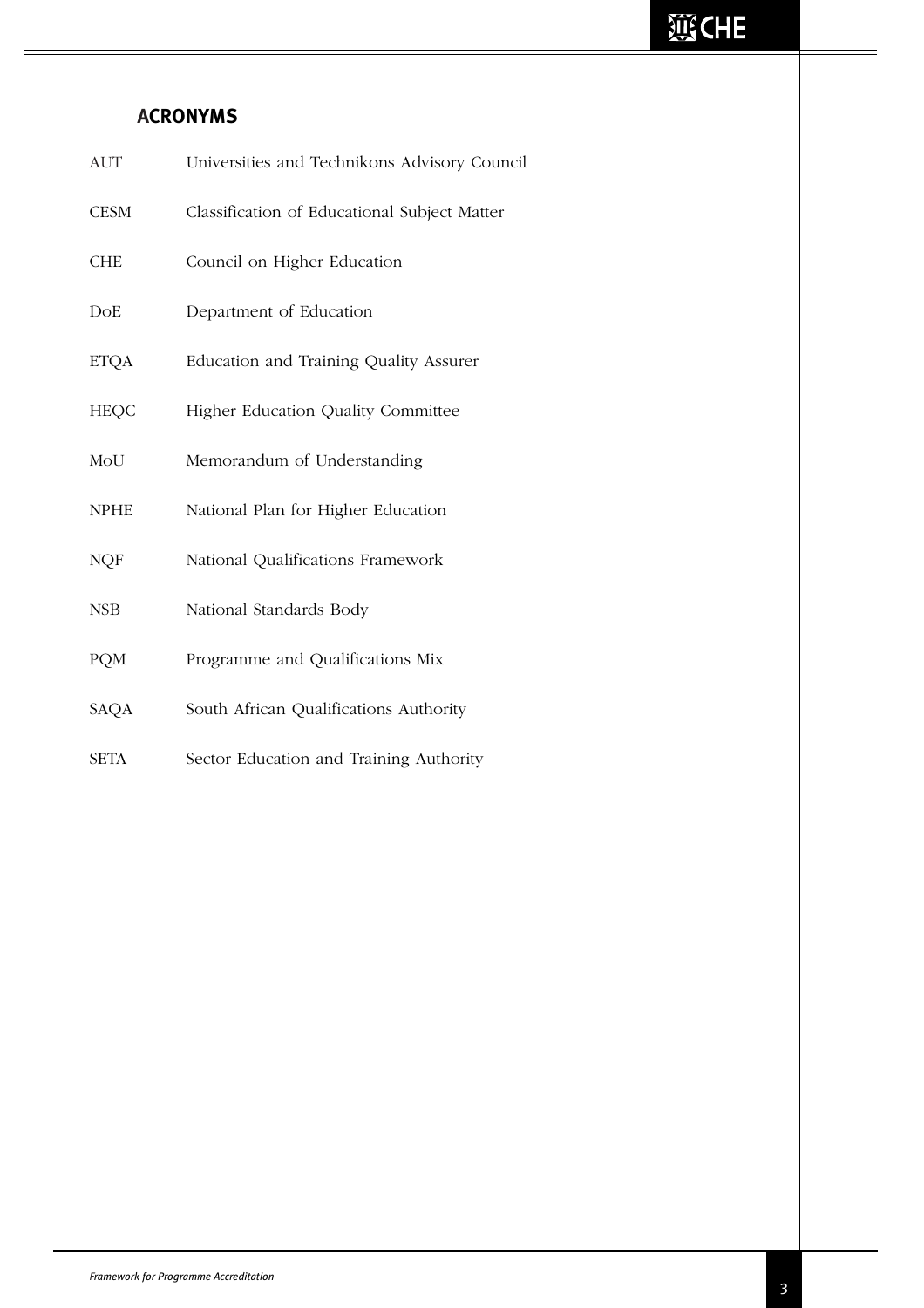# *1 . QUA L I T Y A S SUR ANC E AND THE SOUTH A F R I C AN HIGHE R EDUC A T ION S Y S T E M*

## *1 . 1 National policy and legislative context*

The HEQC is a permanent committee of the CHE, established by the Higher Education Act No. 101 of 1997. The CHE's responsibilities are to:

- Advise the Minister at his/her request or proactively on all matters related to higher education.
- Assume executive responsibility for quality assurance within higher education and training.
- Monitor and evaluate whether the policy goals and objectives for higher education are being realised.
- Contribute to developing higher education through publications and conferences.
- Report to parliament on higher education.
- Consult with stakeholders on higher education matters.

The specific functions of the HEQC are to:

- Promote quality assurance in higher education.
- Audit the quality assurance mechanisms of institutions of higher education.
- Accredit programmes of higher education.

The Board of the HEQC has added quality-related capacity development to the above functions.

The nature, purpose and scope of the HEQC's work relate to a range of policy documents and legislation that shapes and regulates the provision of higher education in South Africa,<sup>2</sup> in particular the requirements of the Higher Education Act as amended, and White Paper 3: *A Programme for the Transformation of Higher Education*. The HEQC further operates within the framework of the relevant policies and regulations of the Department of Education (DoE), including the National Plan for Higher Education (NPHE) and the regulations governing the registration of private providers.

As the Education and Training Quality Assurer (ETQA) with primary responsibility for the Higher Education and Training Band of the National Qualifications Framework  $(NQF)$ ,<sup>3</sup> the HEQC also operates within the requirements of the South African Qualifications Authority

<sup>2</sup> Higher Education Quality Committee, *Founding Document*, Pretoria 2001, pp. 3-8.

<sup>3</sup> South African Qualifications Authority Act No. 58 of 1995, Section 5 (1)(a)(ii) and Higher Education Amendment Bill, 2001, Section 7 (1) (a).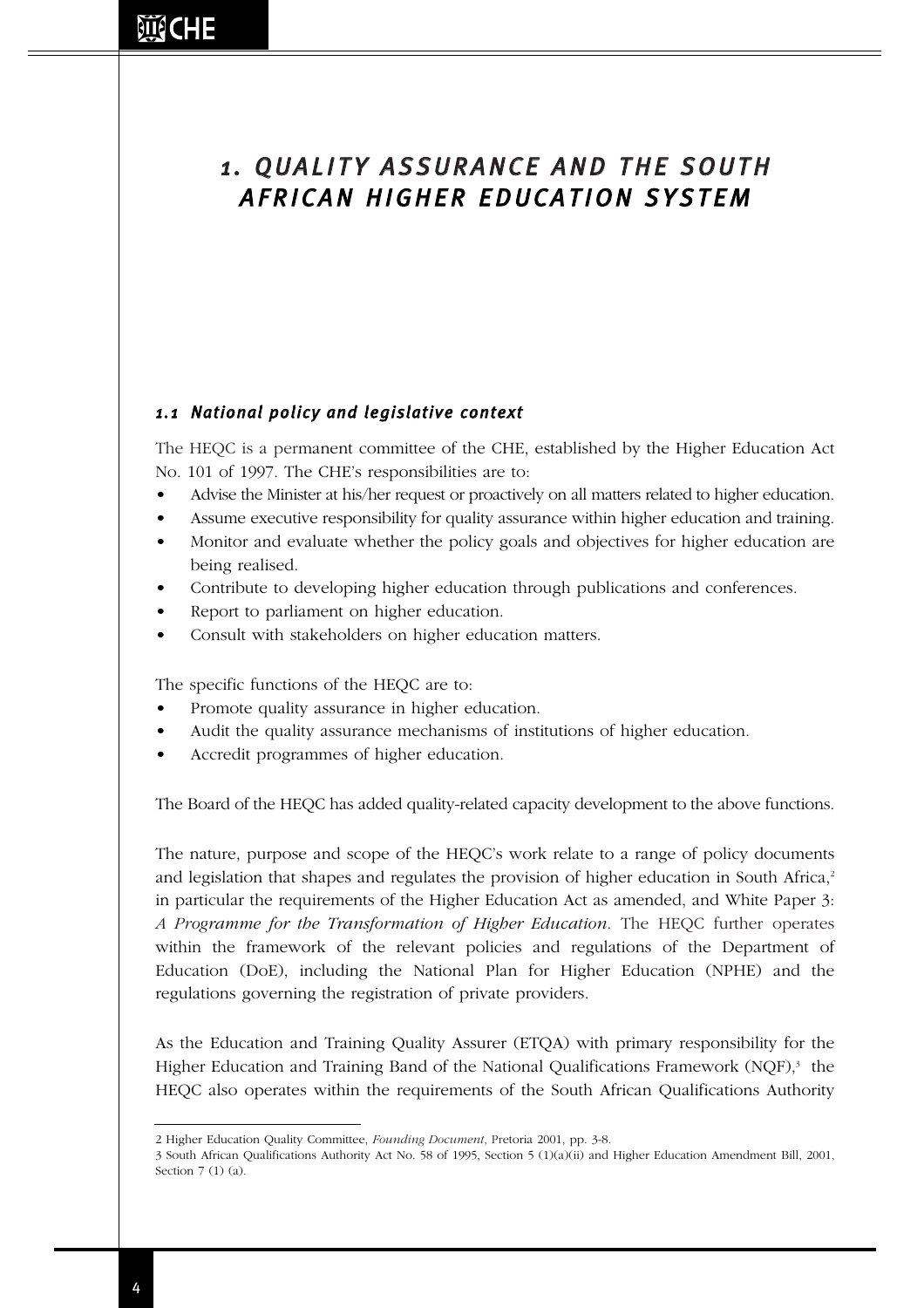(SAQA) Act and its regulations.4 According to the regulations, the functions of ETQAs are to:

- Accredit constituent institutions for specific standards or qualifications registered on the NQF.
- Promote the quality of constituent institutions, and monitor their provision.
- Evaluate, assess and facilitate moderation among constituent institutions, register constituent assessors for specified registered standards or qualifications in terms of the criteria established for this purpose, and take responsibility for the certification of constituent learners.
- Cooperate with the relevant body or bodies appointed to moderate across ETQAs, including, but not limited to, moderating the quality assurance on specific standards or qualifications for which one or more ETQAs are accredited.
- Recommend new standards or qualifications, or modifications to existing standards or qualifications, to the National Standards Bodies (NSBs) for consideration.
- Maintain a database acceptable to SAQA.
- Submit reports to SAQA in accordance with its requirements.
- Perform such other functions as may from time to time be assigned to it by SAQA.5

The accreditation function of the HEQC is related to specific DoE and SAQA functions and activities:

- The DoE approves the programme and qualification mixes (PQMs) of public higher education institutions. It funds programmes which are accredited by the HEQC. It registers all private higher education institutions before they are allowed to operate.
- SAQA registers each learning programme offered by an institution of higher education that leads to a qualification on the NQF.
- The HEQC accredits institutions of higher education to offer programmes leading to particular NQF-registered qualifications. In relevant cases, this is done in cooperation with statutory professional councils and Sector Education and Training Authorities (SETAs).<sup>6</sup>

The Board of the HEQC determines policy and procedures for the quality assurance work of the HEQC and has final responsibility for approving accreditation and audit reports. It makes its judgements independently of other national agencies, but seeks to complement their work where issues of quality and standards are involved. The judgements are based on evaluation reports from peer and expert review panels.

## *1 .2 Restructuring and transformation context*

In South Africa, where the higher education system has been characterised by decades of fragmentation, uneven provision and racial segregation, the challenges of higher education transformation are part of the demand for social and economic justice that is at the core of the agenda for democratic change in South African society. The restructuring of public higher education to produce a more just, effective, efficient and responsive system has been

<sup>4</sup> Regulations under the South African Qualifications Authority Act No. 58 of 1995.

<sup>5</sup> South African Qualifications Authority, *Criteria and Guidelines for ETQAs*, p. 27.

<sup>6</sup> HEQC *Founding Document*, 2001, paragraphs 4.1-4.3. Institutions are permitted to offer programmes only after all the relevant DoE and SAQA processes have been followed. The sequence of these processes and required actions on the part of institutions will be set out in more detail in the HEQC's *Programme Accreditation Manual*.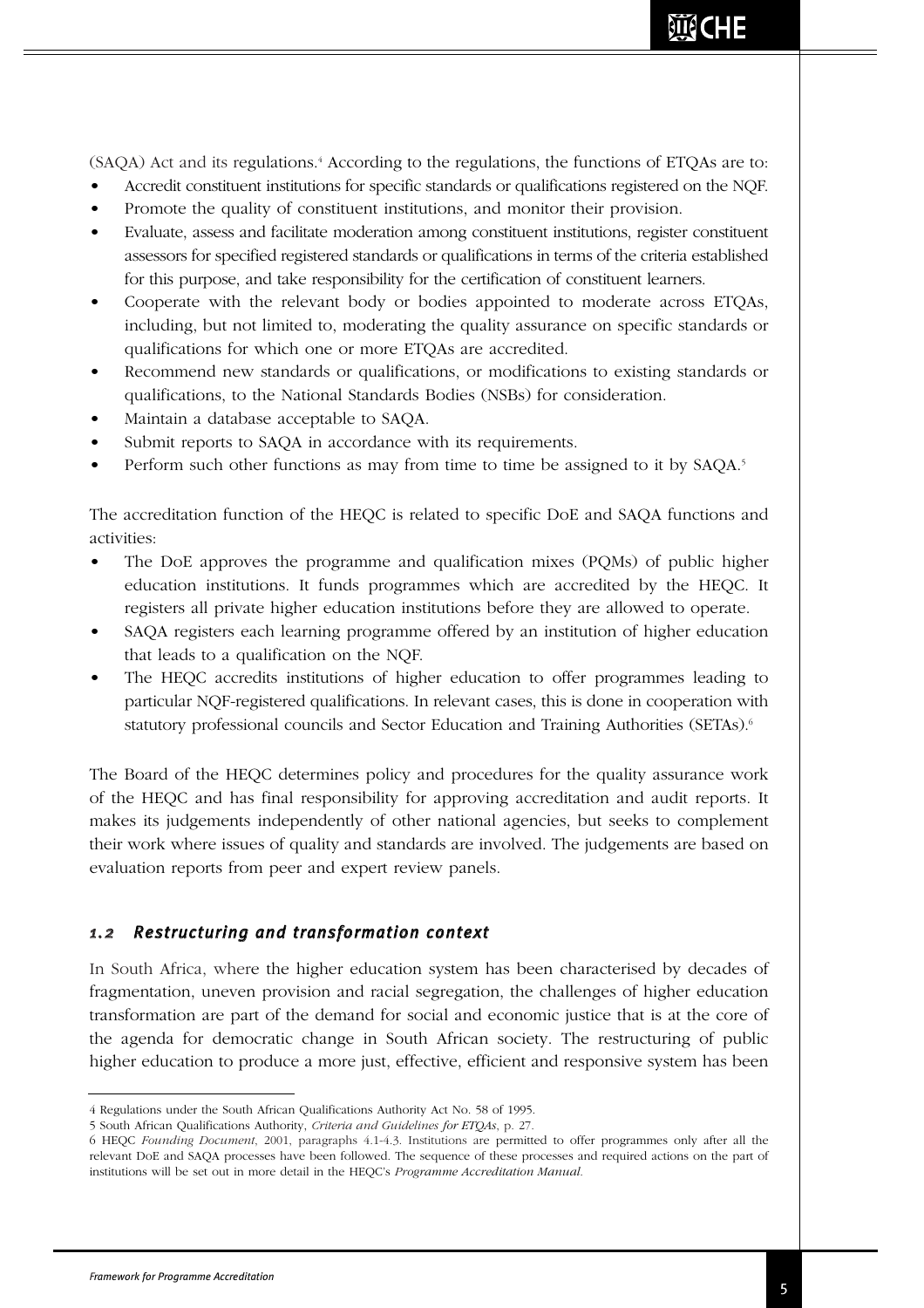under way at systemic and institutional levels for a number of years. Developments in higher education also encompass the growth of the private provider sector (including a small number of foreign providers) and its associated challenges of building quality in a relatively new sector of higher education provision and of improved articulation with the public higher education sector.

Specific quality-related goals facing the South African higher education sector include increased access and equity opportunities for previously marginalised groups, especially women and black students and staff; greater responsiveness to local, regional and national needs in and through teaching and research; improved institutional efficiencies, leading to increased throughput, retention and graduation rates in academic programmes; and increasing the pool of black and women researchers, and the pool of basic and applied knowledge, to enhance understanding and social application. The mergers and incorporations, and the development of universities of technology and comprehensive institutions in public higher education, bring the additional challenge of developing new institutions, the academic functions and products of which are characterised by improved quality and standards.

The work of the HEQC, including its programme accreditation activities, will be conducted within the context of ongoing reform and restructuring, in order to produce a transformed higher education system of high quality which is able to address the complex knowledge development needs of South African society. Programme accreditation, together with institutional audits, will take into account the continuing uneven development that characterises the South African higher education sector, and the HEQC will seek to assist institutions in identifying effective approaches to maintaining and enhancing programme quality.

Programme accreditation will also address quality-related issues pertaining to the adaptability, responsiveness and innovativeness of academic programmes in the production of new knowledge and skills and the utilisation of new modalities of provision.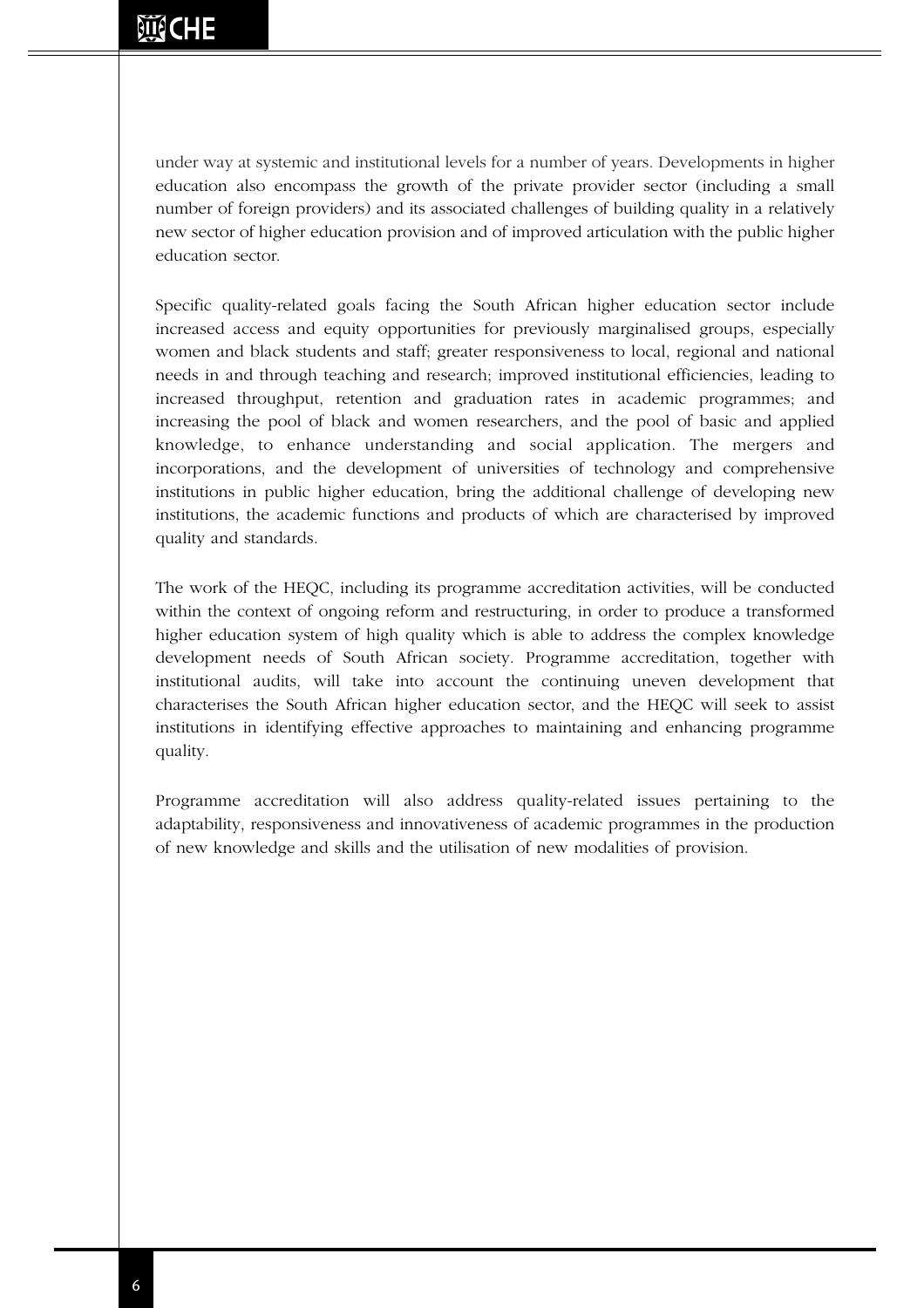# *2 . THE HEQC ' S P ROGR A M M E A C C R EDI T A T ION M ODE L*

#### *2. 1 Introduction*

Programme accreditation entails the evaluation of higher education academic programmes<sup>7</sup> in accordance with the HEQC's programme accreditation criteria,8 which stipulate the minimum requirements for programme input, process, output and impact,<sup>9</sup> and review.

Institutional audit, on the other hand, which is also within the HEQC's jurisdiction, evaluates an institution's policies, systems, strategies and resources for quality management of the core functions of teaching and learning, research and community engagement, using the HEQC's audit criteria. Quality management encompasses arrangements for quality assurance, quality support and enhancement, and quality monitoring, and covers aspects of input and process as well as outcomes.

The HEQC's accreditation and audit systems form part of an interconnected quality assurance system. This connection is evident in institutional requirements for achieving selfaccreditation status.10 The HEQC's decision about self-accreditation status will be informed by evidence of programme quality deriving from a range of sources, including evidence from audits. Self-accreditation is one of the HEQC's key strategies for facilitating the move of the higher education system towards a greater measure of quality assurance self-regulation.

## *2.2 Rationale for the programme accreditation model*

Protecting students against poor quality programmes and maintaining the credibility of qualifications are key objectives for the HEQC. Accordingly, the HEQC's accreditation model entails a rigorous programme accreditation process, on the basis of a fundamental distinction

<sup>7</sup> A programme is defined as a purposeful and structured set of learning experiences that leads to a qualification. A qualification is the formal recognition and certification of learning achievement

<sup>8</sup> The HEQC's criteria for programme accreditation are set out in its *Criteria for Programme Accreditation* (September, 2004). 9 Minimum requirements refer in this case to the tracking of impact.

<sup>10</sup> Higher education institutions can apply for and be granted self-accreditation status for a period of six years after an HEQC evaluation has found that the institution satisfies its audit requirements, successfully manages internal and external programme evaluations, and satisfies other quality-related requirements of the DoE and SAQA. Self-accreditation status will enable institutions to accredit all existing programmes where no statutory council is involved.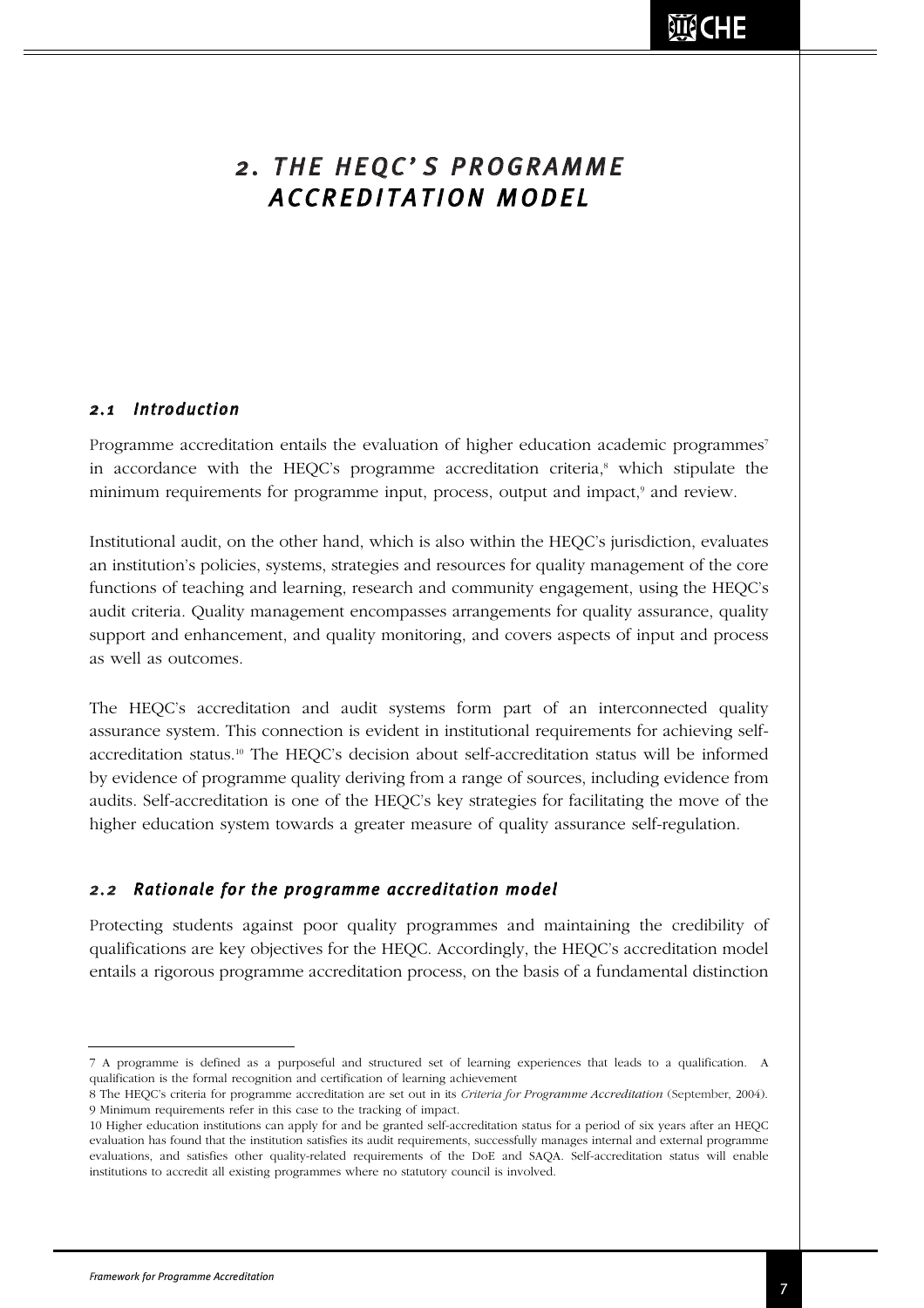between the accreditation of new and existing programmes.<sup>11</sup> In the case of new programmes, the HEQC will use a two-phase accreditation process, consisting of a candidacy and a final accreditation phase. In the candidacy phase, an institution has to demonstrate that the programme meets the minimum input standards for infrastructure, activities, resources, etc. as specified in the HEQC's programme accreditation criteria. Alternatively, the institution has to demonstrate its potential to meet these standards in a stipulated period of time. It also has to submit a plan on how it intends to implement the new programme. The candidacy phase also entails a compliance and progress evaluation midway through the programme.

Within one year of the first cohort of students graduating from the programme the institution must demonstrate compliance with conditions set during the candidacy phase and perform a self-evaluation of the programme using the HEQC's criteria for the accreditation phase. This will be evaluated by the HEQC.<sup>12</sup> The new programme is only accredited in the final accreditation phase.

Through this programme accreditation model the HEQC encourages the building of institutional and programme capacity in developing new programmes, particularly at historically disadvantaged institutions and new institutions. At the same time, the model protects students from poor quality programmes that run indefinitely once they are initially licensed to be offered.

In relation to the re-accreditation of existing programmes, the programme accreditation model allows for the awarding of self-accreditation status to institutions under certain conditions. This status will enable them to evaluate and monitor the quality of provision in programme areas where there are no statutory councils involved. Self-accreditation status will enable institutions to take the initiative and responsibility for programme reaccreditation on the basis of trust in their commitment to and internal arrangements for continuous quality maintenance and improvement.

Where programmes have to meet the licensure and other professional and work-based requirements of statutory councils, the HEQC will enter into cooperation agreements with these bodies. The agreements will be regulated by means of MoUs setting out the terms of the cooperation. The HEQC will ensure that its partnership and delegation agreements will allow it to discharge its own legal obligations for programme quality.

In the context of accreditation, accountability requirements for the observance of minimum standards are at the forefront. However, the programme accreditation model also allows for various opportunities for continuous improvement and development. For example, one of the important purposes of the mid-term evaluation in the candidacy phase is to provide an opportunity for development on the basis of areas identified for attention.

<sup>11</sup> A new programme is a programme which has not been offered before, or a programme whose purpose, outcomes, field of study, mode or site of delivery has been changed considerably. An existing programme is a programme that is registered on the NQF and has been accredited by the Universities and Technikons Advisory Council (AUT), or SAQA or the HEQC. 12 Details of the candidacy and accreditation phases are provided in 2.6.2 below.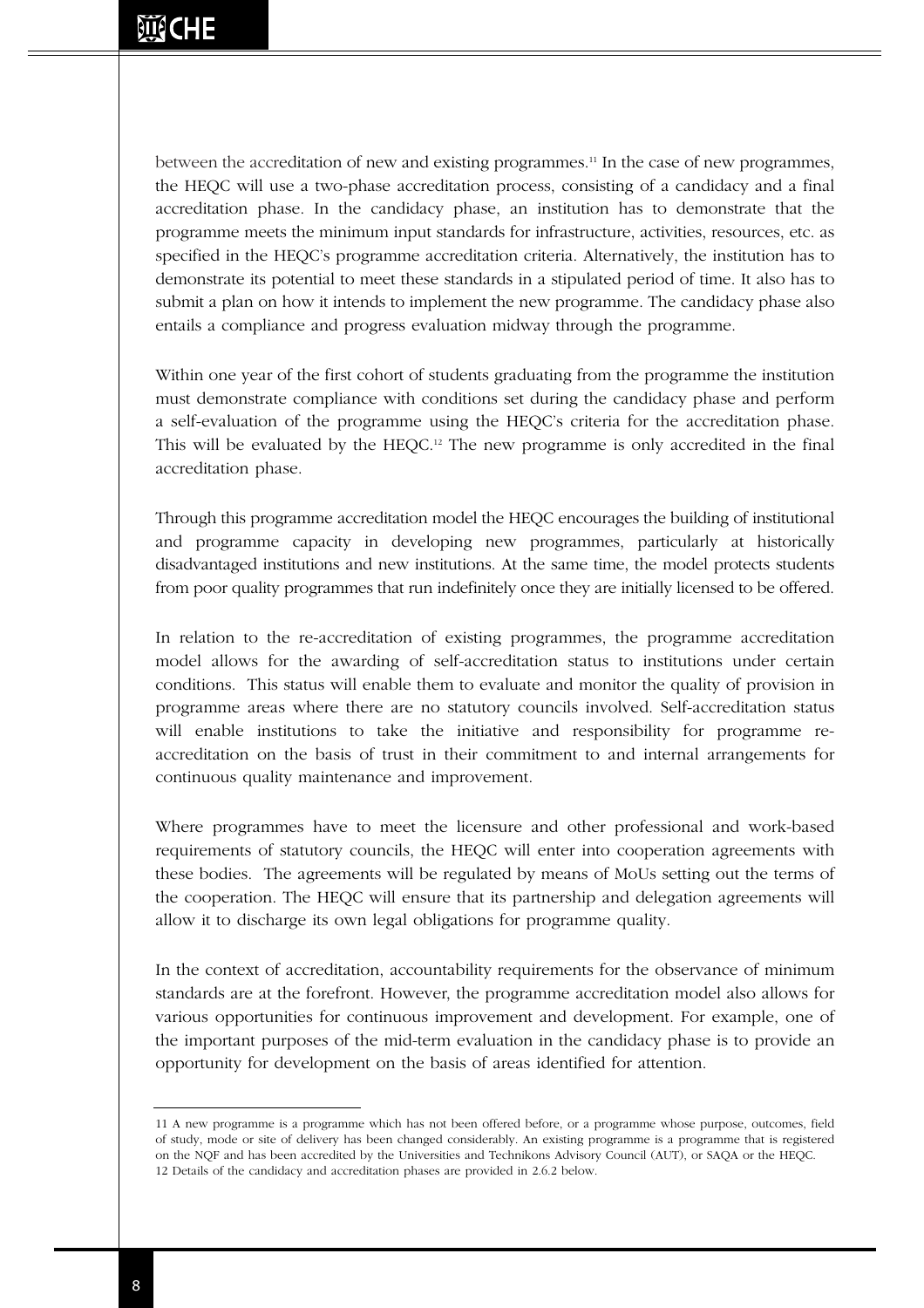## *2.3 Principles of the programme accreditation model*

The following principles guide the HEQC's programme accreditation model:

- Academic programmes in the higher education system should be of acceptable quality. Only those programmes which satisfy at least minimum quality requirements will be allowed to enter and remain in the higher education system.
- The primary responsibility for programme quality rests with higher education institutions themselves. Institutions should seek to establish and sustain effective mechanisms that facilitate programme quality and yield reliable information for internal programmerelated planning and self-evaluation, external evaluation, and public reporting.
- The HEQC's responsibility is to establish a value-adding external system of programme accreditation that can validate institutional information on the effectiveness of arrangements for ensuring the quality of academic programmes.
- The HEQC will use a system of peer and expert review in order to ensure credible and consistent programme evaluations.

## *2.4. Objectives of the programme accreditation model*

The objectives of the programme accreditation model are to:

- Assure and enhance the quality of higher education programmes by identifying and granting recognition status to programmes that satisfy the HEQC's minimum standards for provision, or demonstrate their potential to do so in a stipulated period of time.
- Protect students from poor quality programmes through accreditation and reaccreditation arrangements that build on reports from self-evaluation and external evaluation activities, including HEQC audits, and other relevant sources of information.
- Encourage and support providers to institutionalise a culture of self-managed evaluation that builds on and surpasses minimum standards.
- Increase the confidence of the public in higher education programmes and qualifications.
- Facilitate articulation between programmes of different higher education sectors and institutions.

## *2.5 Use of criteria in the programme accreditation model*

The HEQC has developed a set of programme accreditation criteria which specify minimum standards for academic programmes.<sup>13</sup> The criteria take into account national policies and regulatory frameworks, the institutional quality landscape, and international trends with respect to quality and standards in higher education. They were finalised after taking stakeholder comments into consideration.

The HEQC's programme accreditation criteria serve as quality indicators for institutions which are undertaking self-evaluations in preparation for the accreditation of new

<sup>13</sup> See the HEQC's *Criteria for Programme Accreditation*, 2004.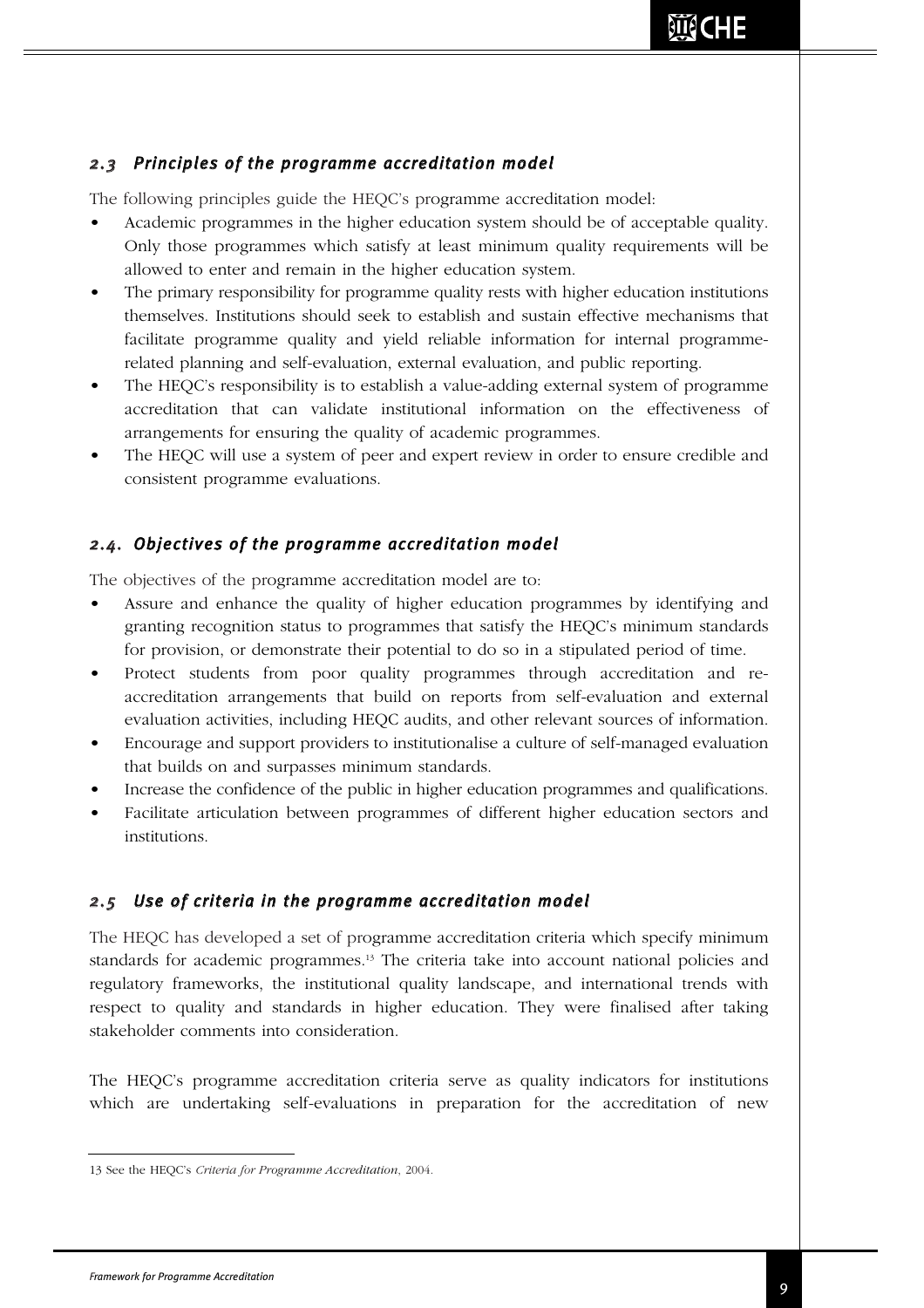programmes or re-accreditation of existing programmes. Institutions may set additional requirements in order to further enhance the quality of their programmes.

Programmes will be evaluated by HEQC-appointed peer review panels of subject specialists, using the accreditation criteria. The criteria are formulated in a generic manner so as to be applicable to all academic programmes. The HEQC recognises the need for flexibility in the interpretation of the criteria, since the relative importance and weight to be attached to specific programme areas and their related criteria may differ between programmes. For example, the availability of advanced computer hardware and software would be more crucial for a programme in computer science than for one in philosophy. Members of the peer review panels have the responsibility for using their discipline and subject knowledge to make appropriate judgements within the context of the programme that is evaluated.

#### *2.6 Accreditation arrangements for new programmes*<sup>14</sup>

#### 2.6.1 Overview

The accreditation requirements for new programmes are intended to ensure that only those programmes which satisfy at least minimum standards of quality, as stipulated in the HEQC's *Criteria for Programme Accreditation*, or can demonstrate the potential to do so in a stipulated period of time, will be allowed to enter the higher education system. Besides meeting the HEQC's minimum standards, new professional programmes must meet the licensure and other professional and work-based requirements of statutory councils. The model of cooperation agreed upon by the HEQC and statutory councils, as set out in the individual MoUs, will determine the nature of the statutory councils' involvement.

The methodology followed in the accreditation process for new programmes will include a self-evaluation report by the institution on the proposed programme, judged against the HEQC's programme accreditation criteria for the relevant accreditation phase, and additional benchmarks which the institution may wish to use. This will be followed by an external evaluation, which will include peer review and a site visit where necessary.

The process of accreditation of new programmes will consist of a candidacy and an accreditation phase, in which the HEQC's programme accreditation criteria for the particular phase have to be met. In both phases, a site visit may take place, if necessary. A sliding scale taking into account the nature of the provider (e.g. niche-based institution, private or public, distance or contact) and its period of existence may also be used.

<sup>14</sup> It should be noted that, in addition to the HEQC's accreditation arrangements, institutions intending to offer new programmes have to satisfy the following before they can do so:

<sup>•</sup> DoE registration requirements for private institutions offering specific learning programmes leading to qualifications registered on the NQF.

<sup>•</sup> DoE approval requirements for public institutions for activities in specified CESM fields and in specified fields and levels (PQM), as well as the need to obtain funding approval for any new qualifications.

<sup>•</sup> SAQA requirements for the registration of qualifications on the NQF.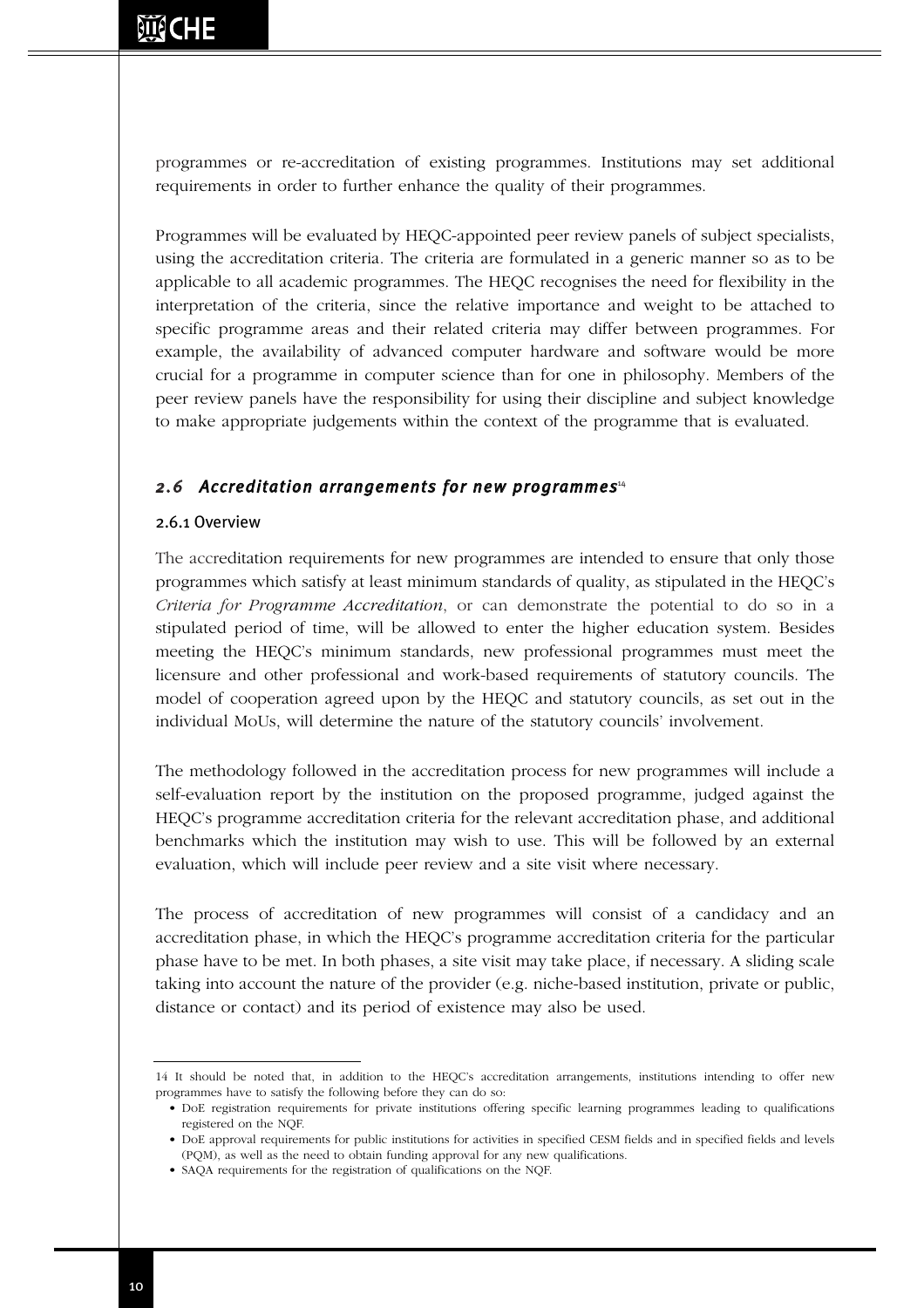#### 2.6.2 Phases of the accreditation process

#### *2.6.2.1 Candidacy phase*

In its submission for candidacy status for a new programme, an institution has to demonstrate, firstly, that it fulfils the HEQC's criteria for the candidacy phase, i.e. the minimum standards for activities which should take place, or resources, conditions, etc. which should be available or present, in order to offer the programme (input criteria). Alternatively, the institution has to demonstrate its potential and capability to meet these standards in a stipulated period of time. The institution's application for candidacy status should be based on a critical self-evaluation of the new programme judged against the requirements of the HEQC's programme input criteria.

Secondly, the institution has to submit a plan for the implementation of the new programme. The plan could specify, for example:

- Implementation steps for the new programme, together with time frames and budgetary allocations for each step, and the human resources for managing the implementation. This includes implementation of the policies, strategies, conditions, etc. specified in the criteria for the candidacy phase, and provision of the required infrastructure.
- Institutional strategies to ensure that the HEOC's criteria for programme progress, output and impact, and review are met in the accreditation phase of the new programme.

Applications for new programmes will be evaluated by an HEQC panel of specialist peers. A site visit may also be undertaken by the peer panel or by the HEQC secretariat, where necessary. If the requirements for candidacy status are met, the HEQC will award provisional accreditation to the new programme.15

Midway through the programme, the institution will be required to submit a progress report for evaluation by the HEQC secretariat. A site visit will be undertaken only when circumstances warrant it. The progress report should provide details on the following:

- Steps taken to address issues identified by the HEQC for urgent attention when the candidacy submission was approved.
- Progress in relation to the implementation plan submitted to the HEQC for the programme. This includes progress with the implementation of the policies, strategies, conditions, etc. specified in the criteria for the candidacy phase, and with the provision of the required infrastructure. This will provide an early warning (to the institution and to the HEQC) about problem areas, as well as an opportunity for appropriate developmental intervention, where necessary.
- Structures, strategies, processes, etc. which are in operation or in development to ensure that the HEQC's criteria for programme process, programme output and impact, and programme review in the accreditation phase of the programme are met.

<sup>15</sup> A new programme receives full accreditation only after the requirements for the accreditation phase have been met.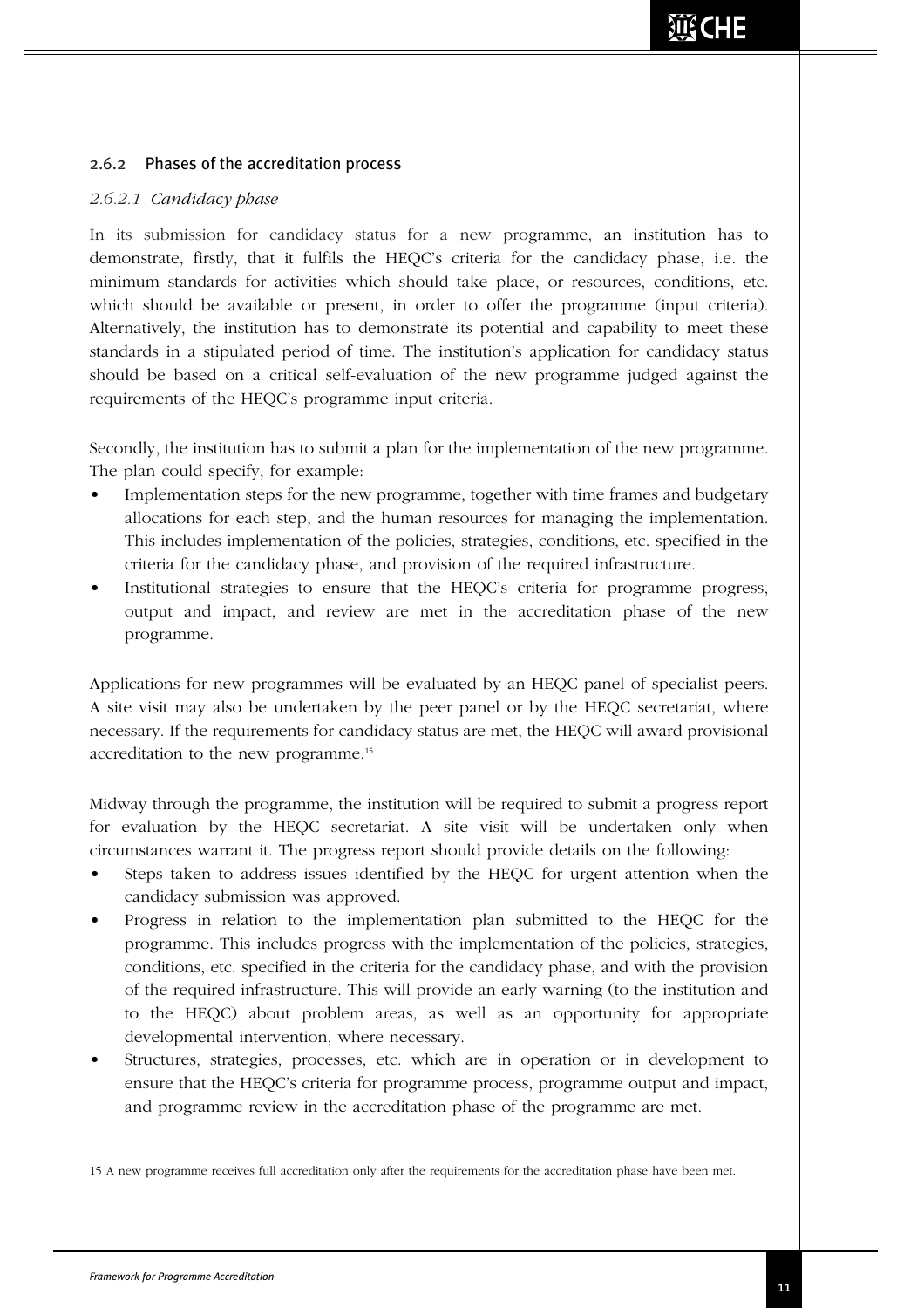#### *2.6.2.2 Accreditation phase*

Within one year of the first cohort of students graduating from the new programme, the institution must demonstrate that it has met the conditions set by the HEQC during the candidacy phase, which include conditions relating to the evaluation of the mid-term report from the institution. Acceptable reasons and relevant evidence have to be provided in instances where the conditions have not been met.

The institution is also required to conduct a self-evaluation of the programme against the HEQC's criteria for the accreditation phase, which include those for programme input,<sup>16</sup> process, output and impact, and review, and submit a programme improvement plan to address areas in need of attention as identified in the self-evaluation. A site visit may be conducted, if necessary.

If the institution's submission is approved by the HEQC, the programme obtains accreditation status.

It should be noted that, in both phases of accreditation, institutions will have the opportunity to further develop the programme where it does not meet the required criteria, on the expectation that they have the ability to remedy the problem areas and attain minimum standards within a stipulated period of time.

#### 2.6.3 Period of accreditation

New programmes will be accredited as follows:

- New one- and two-year programmes may be accredited for a maximum of three years.
- New programmes with a duration of three years and longer may be accredited for a maximum of six years.

## 2.7 Re-accreditation arrangements for existing programmes<sup>17</sup>

## 2.7.1 Re-accreditation arrangements for existing programmes where no statutory councils are involved

Re-accreditation of existing programmes where no statutory councils are involved will be linked to institutional self-accreditation status, which the HEQC will grant to institutions for a period of six years. This will allow an institution to re-accredit its existing programmes

<sup>16</sup> The institution also has to evaluate whether the policies, strategies, conditions, etc. specified in the criteria for the candidacy phase of the programme have been implemented and whether the required infrastructure is in place.

<sup>17</sup> Re-accreditation of existing programmes will generally not be conducted by the HEQC in its schedule of activities: 2004 – 2009, except where:

<sup>•</sup> An institution performs consistently poorly in the accreditation of new programmes.

<sup>•</sup> Audits or re-accreditation of existing programmes through national reviews point to serious problem areas.

<sup>•</sup> The HEQC decides to undertake re-accreditation for other relevant reasons.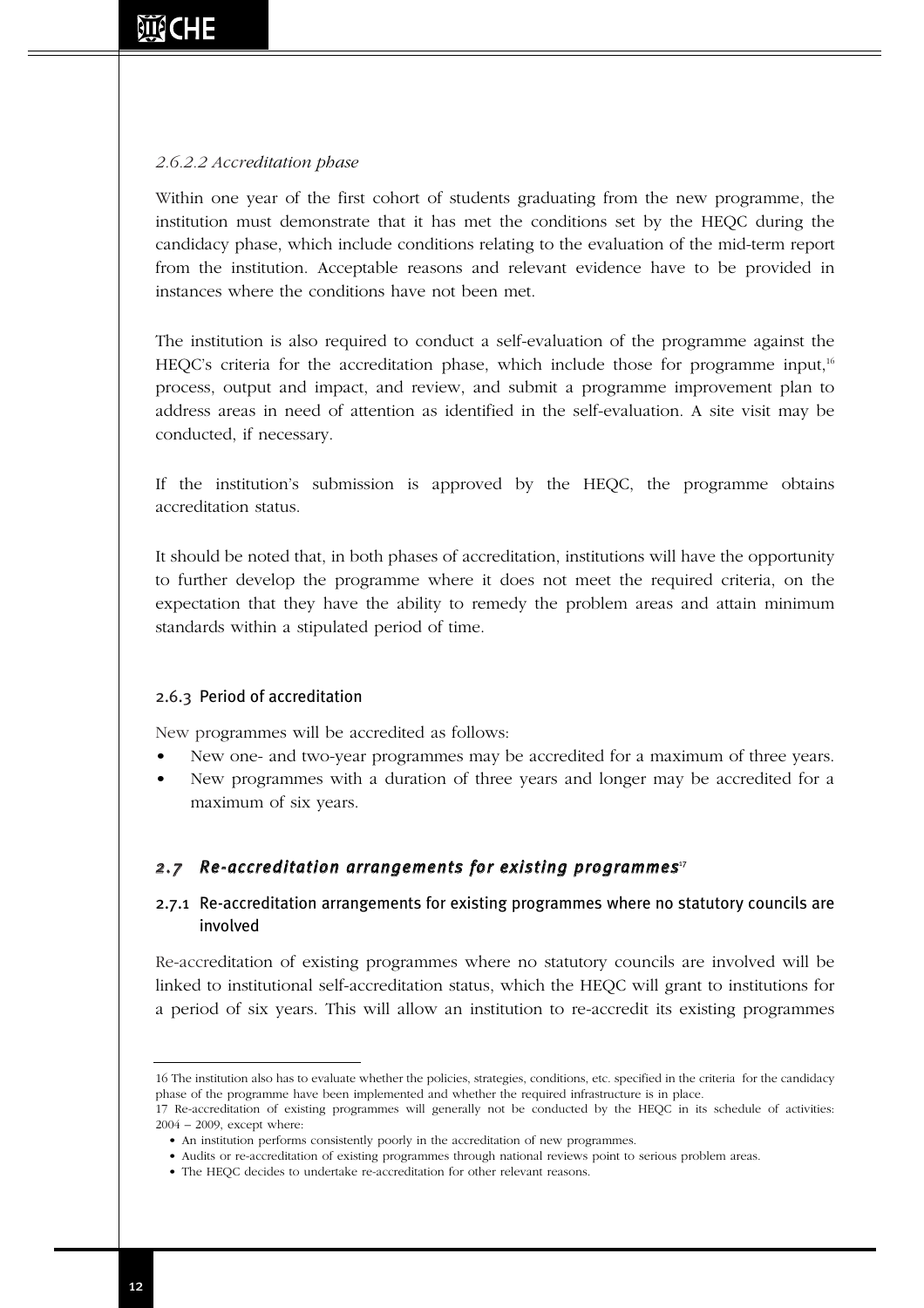where no statutory council is involved. The HEQC's decision on granting self-accreditation status will be based on audit findings for the institution, as well as programme quality information from HEQC sources, and other quality-related information from the DoE and SAQA. In addition, the institution has to present a satisfactory quality management plan for the execution of its re-accreditation responsibilities during the period of self-accreditation.

If an institution has not obtained self-accreditation status, the HEQC reserves the right to conduct an evaluation of existing programmes where no statutory councils are involved.

#### 2.7.2 Re-accreditation arrangements for existing professional programmes

The HEQC recognises the responsibilities and interests of statutory councils with regard to vocational and professional education, particularly with regard to licensure and other professional and work-based requirements. The HEQC is in the process of developing appropriate models of cooperation with such councils and SETA ETQAs. Cooperation agreements will include provision for the HEQC to monitor the MoUs, details of the model of cooperation and an indication of the qualifications and institutions covered by the agreement.

Professional programmes which do not have statutory councils or SETA ETQAs associated with them will be re-accredited by the HEQC, in consultation with interested organisations in the field.

## *2.8 Judgements and the outcomes of accreditation*

The peer review panel will first evaluate the programme(s) against each individual criterion as set out in the HEQC's *Criteria for Programme Accreditation*. The following categories will be used to classify the results in each instance:

- (i) *Commend:* All the minimum standards specified in the criterion were fully met and, in addition, good practices and innovation were identified in relation to the criterion.
- (ii) *Meets minimum standards:* Minimum standards as specified in the criterion were met.
- (iii) *Needs improvement:* Did not comply with all the minimum standards specified in the criterion. Problems/weaknesses could be addressed in a short period of time.
- (iv) *Does not comply:* Did not comply with the majority of the minimum standards specified in the criterion.

The outcomes of the accreditation process as a whole will be determined in a holistic manner and not by merely calculating the sum total of the evaluations against individual criteria. The following classification will be used for the accreditation outcomes of the programme as a whole: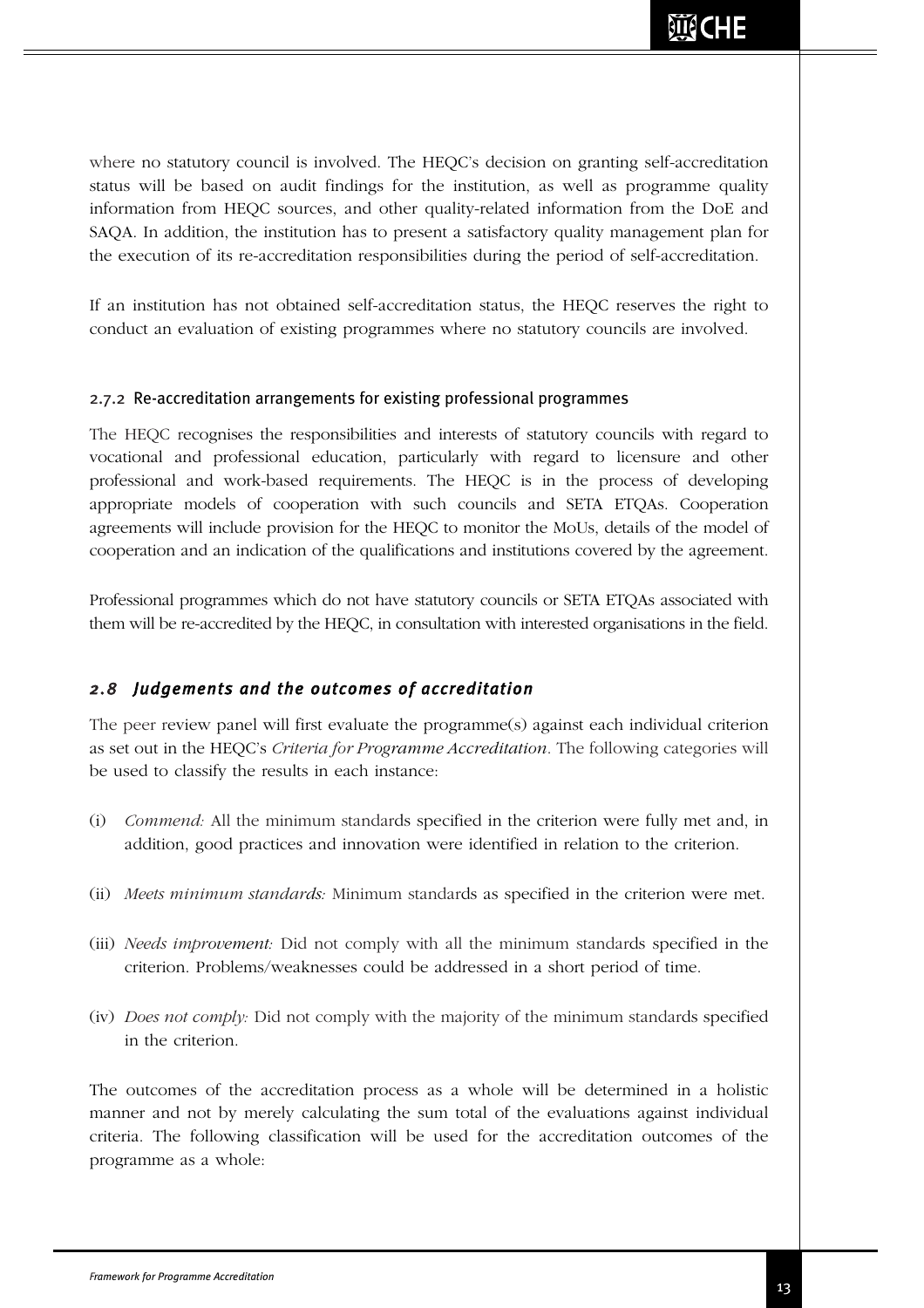#### **Table 1:** Criteria, judgements and outcomes

|                                          | <b>Evaluation against HEQC criteria</b>                                                                                                                                                                            | <b>Classification of</b><br>accreditation outcomes |
|------------------------------------------|--------------------------------------------------------------------------------------------------------------------------------------------------------------------------------------------------------------------|----------------------------------------------------|
| 1. New programmes<br>(a) Candidacy phase | <b>Exceeds minimum standards: All minimum</b><br>standards specified in the criteria were met and,<br>in addition, examples of good practice and<br>innovation were identified in relation to several<br>criteria. | Provisionally accredited. <sup>18</sup>            |
|                                          | Complies with minimum standards: All minimum<br>standards specified in the criteria were met.                                                                                                                      | Provisionally accredited.                          |
|                                          | Needs improvement: Not all minimum standards<br>specified in the criteria were met. Problems/<br>weaknesses could be addressed in a short period<br>of time.                                                       | Provisionally accredited<br>(with conditions).     |
|                                          | Does not meet minimum standards: Did not meet<br>the majority of minimum standards specified<br>in the criteria.                                                                                                   | Not provisionally<br>accredited.                   |
| (b) Accreditation<br>phase               | <b>Exceeds minimum standards: All minimum</b><br>standards specified in the criteria were met and,<br>in addition, examples of good practice and<br>innovation were identified in relation to several<br>criteria. | Accredited.                                        |
|                                          | Complies with minimum standards: All minimum<br>standards specified in the criteria were met.                                                                                                                      | Accredited.                                        |
|                                          | Needs improvement: Not all minimum standards<br>specified in the criteria were met. Problems/<br>weaknesses could be addressed in a short period<br>of time.                                                       | Accredited<br>(with conditions).                   |
|                                          | Does not meet minimum standards: Did not meet<br>the majority of minimum standards specified in<br>the criteria.                                                                                                   | Not accredited.                                    |

<sup>18</sup> New programmes are only provisionally accredited during the candidacy phase. Full accreditation is granted if the criteria for the accreditation phase are met.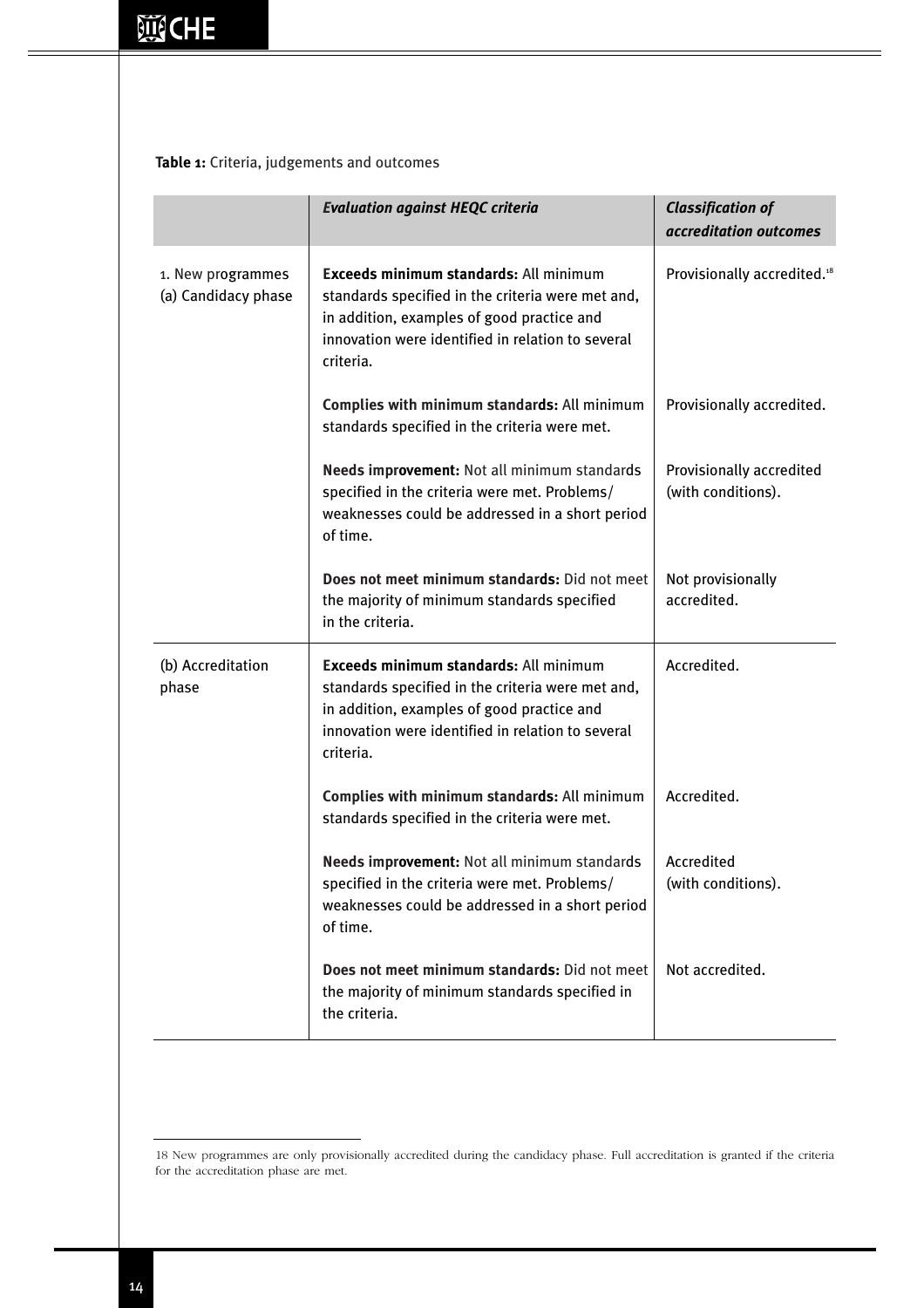|                           | <b>Evaluation against HEQC criteria</b>                                                                                                                                                                            | <b>Classification of</b><br>accreditation outcomes |
|---------------------------|--------------------------------------------------------------------------------------------------------------------------------------------------------------------------------------------------------------------|----------------------------------------------------|
| 2. Existing<br>programmes | <b>Exceeds minimum standards: All minimum</b><br>standards specified in the criteria were met and,<br>in addition, examples of good practice and<br>innovation were identified in relation to several<br>criteria. | Accredited.                                        |
|                           | Complies with minimum standards: All minimum<br>standards specified in the criteria were met.                                                                                                                      | Accredited.                                        |
|                           | Needs improvement: Not all minimum standards<br>specified in the criteria were met. Problems/<br>weaknesses could be addressed in a short<br>period of time.                                                       | Accredited<br>(with conditions).                   |
|                           | Does not meet minimum standards: Did not meet<br>the majority of minimum standards specified in<br>the criteria.                                                                                                   | Not accredited.                                    |

# *2.9 Report on the outcomes of accreditation*

Evaluator reports will reflect judgements arrived at in relation to each individual HEQC criterion, as well as the evaluation of the programme as a whole, using the classification model set out in Section 2.8 above. Evaluator reports will be forwarded by the HEQC to the institution for comment on factual errors, discrepancies and omissions. The reports, together with the institution's comments, will be submitted to the HEQC Board for approval. The full final report will, thereafter, be presented to the institution. A summary of the report will be published on the HEQC website. The summary will be updated, where necessary, as progress is made with the implementation of the institution's improvement plan.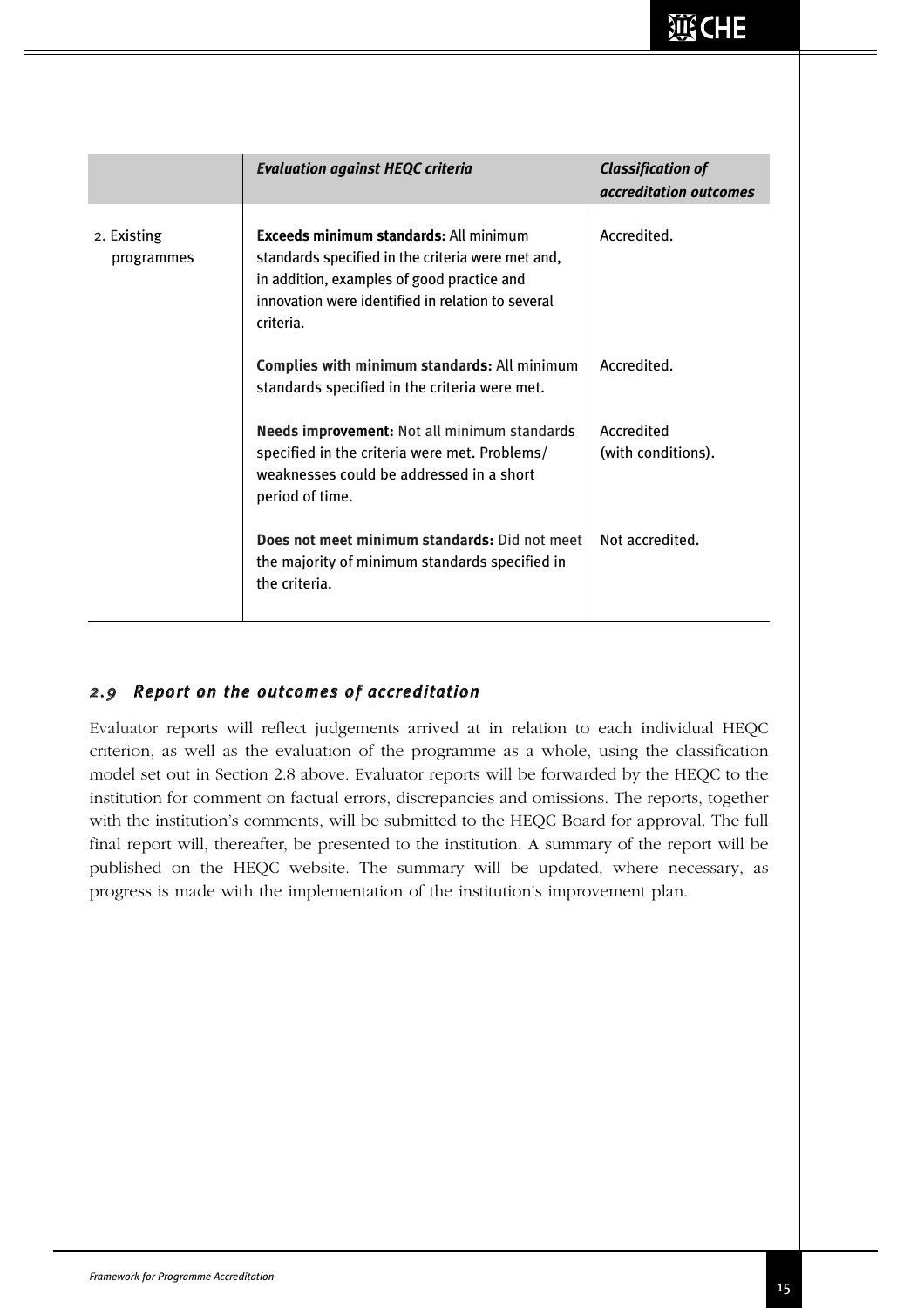# *3 . C ROS S -BORDE R P ROV I S ION AND QUA L I T Y A S SUR ANC E*

# *3. 1 Foreign providers in South Africa*

All foreign institutions which offer higher education programmes in South Africa, including those higher education institutions which are subject to the accreditation requirements of other national, regional or international agencies, are subject to the HEQC's programme accreditation policies, requirements and procedures. In addition, these institutions have to satisfy the registration requirements of the DoE and the qualification registration requirements of SAQA.

# *3.2 South African higher education institutions abroad*

South African higher education institutions which operate outside the country are subject to the HEQC's programme accreditation policies, requirements and procedures for all their local as well as cross-border academic activities. In addition to the HEQC's requirements, such institutions have to satisfy the relevant quality assurance policies and procedures of the countries in which they operate. The HEQC will cooperate closely with national quality assurance agencies in countries where South African higher education institutions have an operational presence, in order to share relevant accreditation and audit information.

All higher education providers which are operating across borders need to ensure equivalence in the quality of provision at different sites of delivery in South Africa and abroad.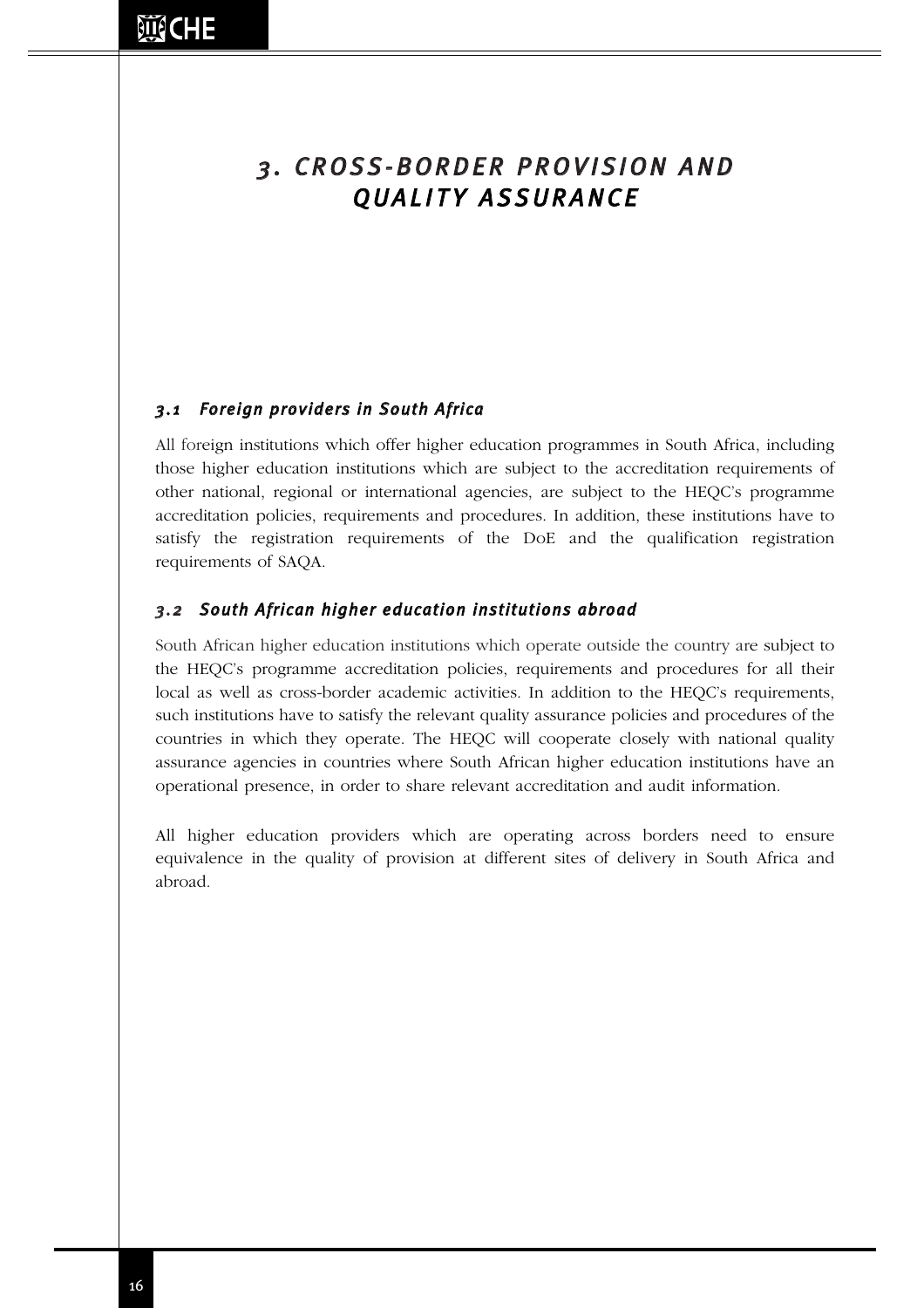ELEMENTS OF THE HEQC'S PROGRAMME ACCREDITATION MODEL

|                           | <i>ELEMENTS OF THE</i> |                 | HEQC'S PROGRAMME ACCREDITATION MODEL |                                     |
|---------------------------|------------------------|-----------------|--------------------------------------|-------------------------------------|
|                           |                        |                 | PROGRAMME ACCREDITATION MODEL        |                                     |
|                           | New programmes         |                 | <b>Existing programmes</b>           |                                     |
|                           |                        |                 |                                      |                                     |
| Accreditation             | Accreditation          | Involvement of  | Programmes where no statutory        | Professional programmes             |
| requirements and          | process and            | statutory       | council is involved                  | (i) Requirements:                   |
| methodology               | outcomes               | councils        | (i) Requirements:                    | . Where a statutory council exists, |
| (i) Requirements:         |                        | Involved in     | · Where self-accreditation status    | requirements as specified in the    |
| · HEQC's programme        | Candidacy              | accreditation   | was obtained, HEQC criteria for      | MoU between the HEQC and the        |
| criteria for both phases  | phase                  | of professional | existing programmes and              | statutory council.                  |
| of the accreditation      | (provisional           | programmes,     | institutional benchmarks.            | Where no statutory council or       |
| process.                  | accreditation)         | depending on    | · Where self-accreditation status    | SETA ETQA is involved, HEQC         |
| · Professional            |                        | nature of       | was not obtained, HEQC               | criteria for existing programmes    |
| programmes: In addition   |                        | cooperation     | criteria for existing                | in association with interested      |
| to the HEQC's criteria,   | Accreditation          | agreement       | programmes.                          | parties.                            |
| also licensure and other  | phase                  | with HEQC.      | (ii) Methodology:                    | (ii) Methodology:                   |
| professional and work-    |                        |                 | • Where self-accreditation status    | . Where a statutory council exists, |
| based requirements of     |                        |                 | was granted, self-evaluation         | methodology as specified in the     |
| statutory councils.       | Outcome:               |                 | against HEQC criteria and            | MoU between the HEQC and the        |
| (ii) Methodology:         | Programme              |                 | institutional benchmarks,            | statutory council.                  |
| Self-evaluation using the | accredited for         |                 | followed by external evaluation      | . Where no statutory council or     |
| HEQC's programme          | stipulated             |                 | arranged by the institution.         | SETA ETQA is involved, evalua-      |
| accreditation criteria,   | period of time.        |                 | · Where self-accreditation status    | tion by an HEQC review panel of     |
| followed by external peer |                        |                 | was not granted, the HEQC            | subject specialists using the       |
| evaluation. A site visit  |                        |                 | reserves the right to conduct        | HEQC's programme criteria, in       |
| may be conducted by the   |                        |                 | an evaluation by a panel of          | consultation with interested        |
| HEQC in the accreditation |                        |                 | subject specialists using the        | organisations in the field.         |
| phase, if necessary.      |                        |                 | HEQC's programme criteria.           |                                     |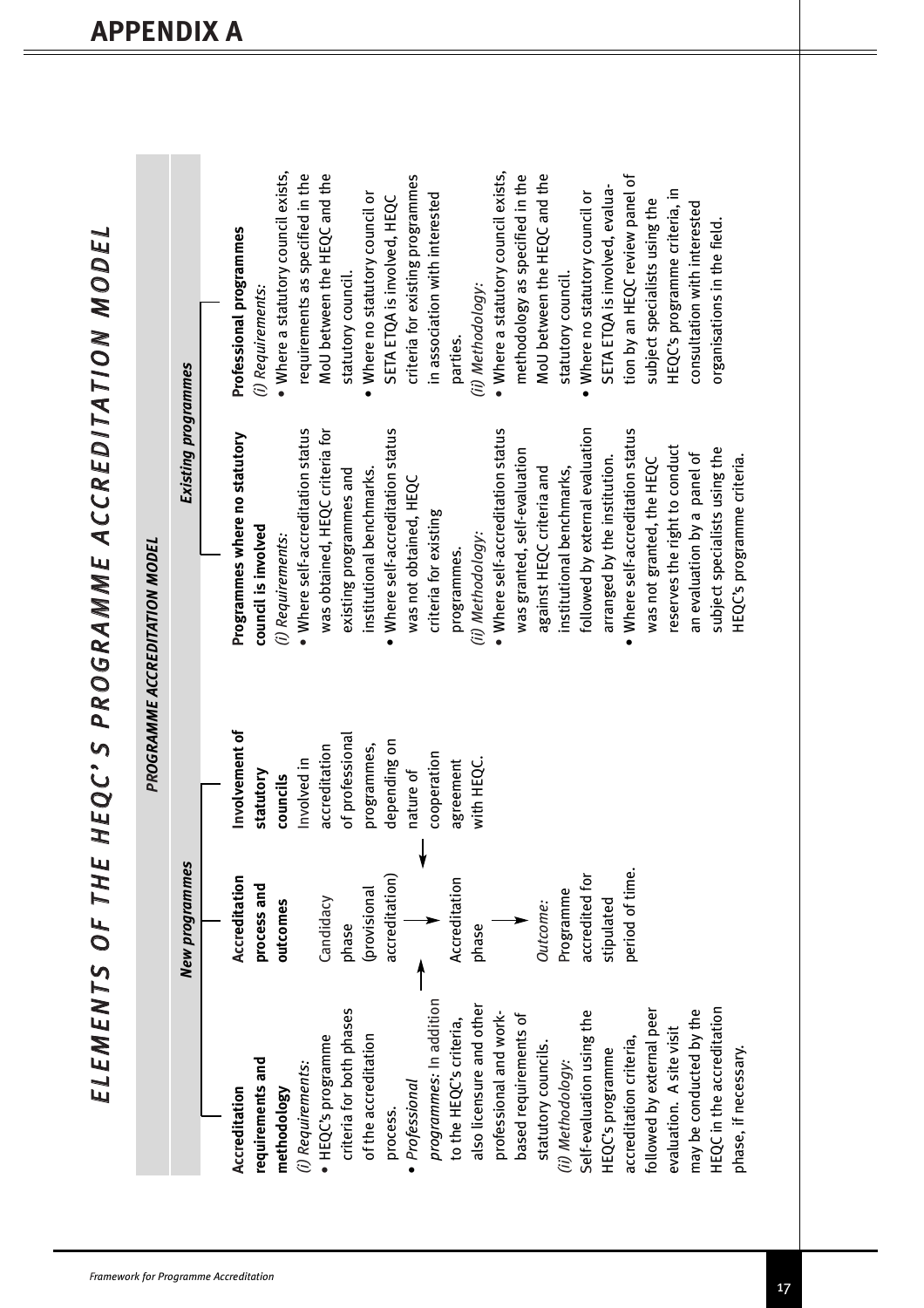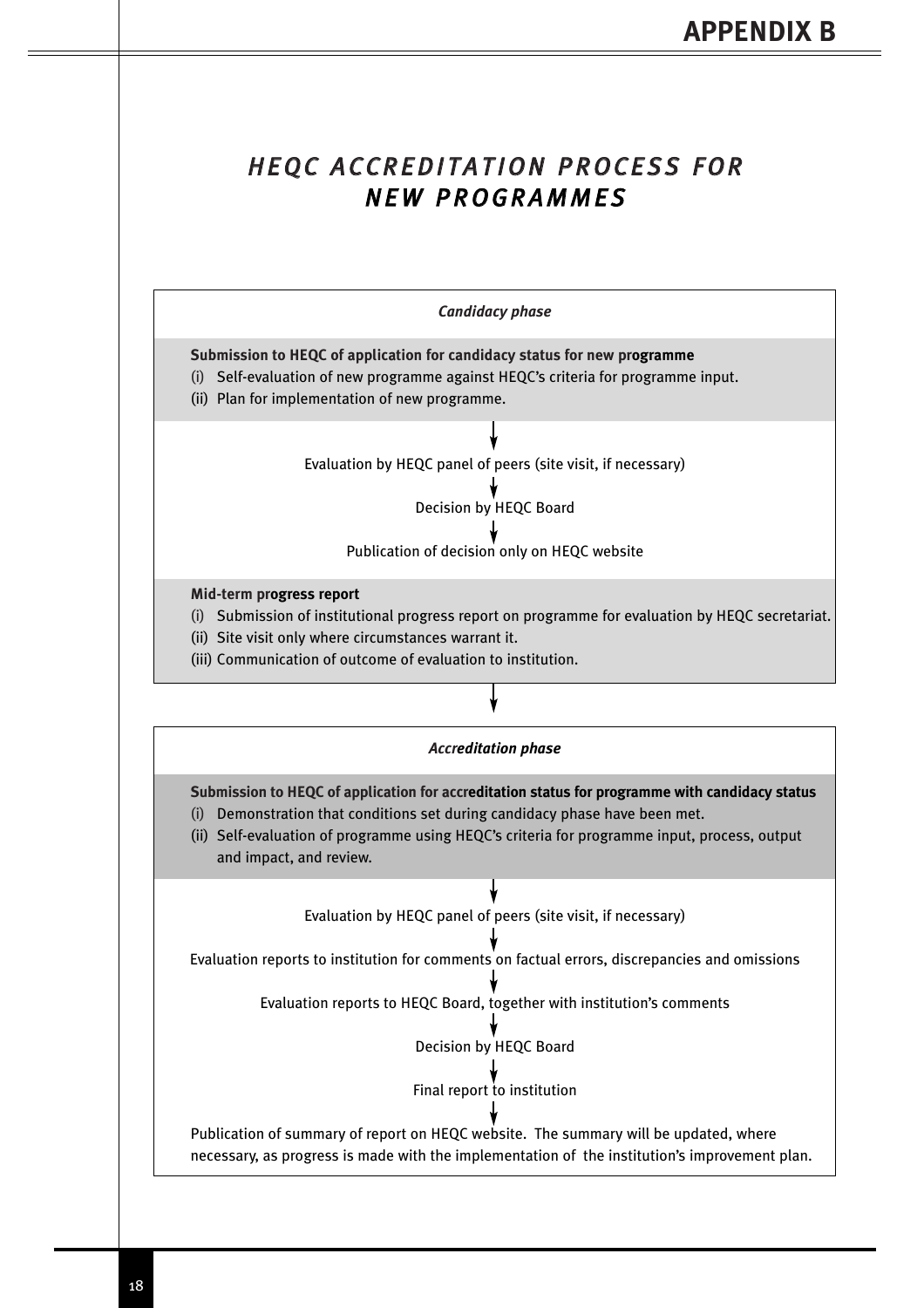| l                | j                                  |
|------------------|------------------------------------|
|                  |                                    |
|                  |                                    |
| .RA              |                                    |
|                  |                                    |
| $\overline{C}$   |                                    |
|                  | 'RO                                |
|                  |                                    |
|                  | $\overline{\mathbf{a}}$            |
|                  | $\overline{C}$                     |
|                  |                                    |
|                  |                                    |
|                  | <b>NILSI</b>                       |
|                  |                                    |
| ľ                | $\overline{\textbf{\textsf{x}}}$   |
|                  | <u>i vi</u>                        |
|                  |                                    |
|                  |                                    |
|                  |                                    |
|                  | <b>FOR</b>                         |
|                  |                                    |
|                  | $\mathbf{\Omega}$                  |
|                  |                                    |
|                  |                                    |
|                  |                                    |
|                  | ROCEST                             |
|                  |                                    |
|                  |                                    |
| $\geq$           |                                    |
|                  | ֧֚֚֚֚֚֚֚֚֚֚֚֚֚֚֚֚֚֚֬֡֡֡֡֡֬֓֡֡֬֓֡֡֬ |
|                  | ATIOI                              |
|                  |                                    |
|                  |                                    |
| ŀ                |                                    |
|                  |                                    |
| l                | Ì                                  |
| ų                |                                    |
|                  | ・コン                                |
|                  |                                    |
|                  | ACCRI                              |
|                  |                                    |
| $\blacktriangle$ | J                                  |
|                  |                                    |
|                  |                                    |
|                  | HEQ                                |
|                  |                                    |

ES

|                                                 | Programmes where no statutory council is involved |                                           | <b>Professional programmes</b>                         |
|-------------------------------------------------|---------------------------------------------------|-------------------------------------------|--------------------------------------------------------|
| Institutions with self-<br>accreditation status | Institutions without sel<br>accreditation status  | statutory council and<br>Programmes where | Where no statutory council or SETA ETQA is<br>involved |
|                                                 |                                                   | SETA ETQA have an                         |                                                        |
| Self-evaluation of                              | Self-evaluation of programme by                   | interest                                  | Self-evaluation of programme by institution,           |
| existing programmes                             | institution using HEQC criteria for               |                                           | using HEQC criteria for existing programmes,           |
| using HEQC criteria                             | existing programmes                               | Process and                               | with input from interested parties                     |
| and institutional                               |                                                   | requirements as                           |                                                        |
| benchmarks                                      | Evaluation by HEQC panel of peers                 | specified in MOU                          | Evaluation by HEQC panel of peers in                   |
|                                                 | (site visit, if necessary)                        | between HEQC and                          | association with interested parties (if                |
|                                                 |                                                   | statutory council and                     | necessary, with site visit)                            |
|                                                 | Evaluation reports to institution for             | <b>SETA ETQA</b>                          |                                                        |
|                                                 | comments on factual errors,                       |                                           | Evaluation reports to institution for                  |
|                                                 | discrepancies and omissions                       |                                           | comments on factual errors, discrepancies              |
|                                                 |                                                   |                                           | and omissions                                          |
|                                                 | Evaluation reports to HEQC Board,                 |                                           |                                                        |
|                                                 | together with institution's comments              |                                           | Evaluation reports to HEQC Board, together             |
|                                                 |                                                   |                                           | with institution's comments                            |
|                                                 | Final report to institution                       |                                           |                                                        |
|                                                 |                                                   |                                           | Final report to institution                            |
|                                                 | Publication of summary of report on               |                                           |                                                        |
|                                                 | HEQC website. The summary will be                 |                                           | Publication of summary of report on HEQC               |
|                                                 | updated, where necessary, as                      |                                           | website. The summary will be updated,                  |
|                                                 | progress is made with the                         |                                           | where necessary, as progress is made with              |
|                                                 | implementation of the institution's               |                                           | the implementation of the institution's                |
|                                                 | improvement plan.                                 |                                           | improvement plan.                                      |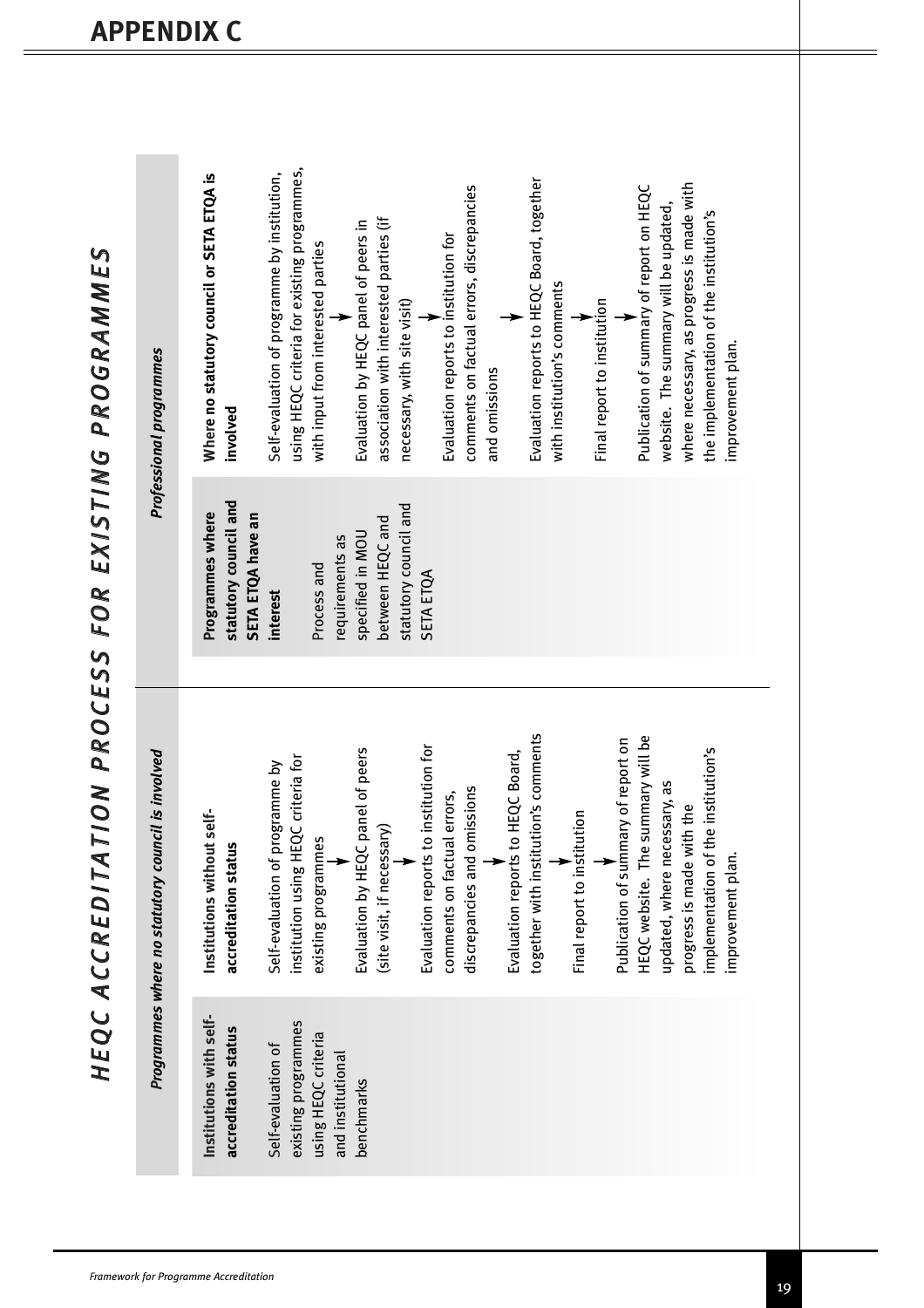# *P ROGR A M M E A C C R EDI T A T ION W I THIN THE HEQC ' S S CHEDUL E OF A C T I V I T I E S : 2 0 0 4 – 2 0 0 9*

The HEQC's quality assurance activities during the period 2004 – 2009 are structured into Phase A (2004 – 2006) and Phase B (2007 – 2009). The details below indicate how programme accreditation fits into the envisaged schedule:

# *Phase A (2004 – 2006):*

- (a) Full-scale audits commence at all public and private higher education institutions where no mergers are under way.
- (b) In the case of merged institutions, provision is made for a three-year settling-down period. The HEQC will undertake visits to merged institutions in the first year after the merger date, in order to ascertain the nature and level of planning for institutional and programme quality management.
- (c) New programmes from all public and private higher education institutions undergo accreditation processes that may include site visits, in order to ensure that only programmes of good quality enter the higher education system. This includes new programmes from merged institutions.
- (d) In general, existing programmes are not re-accredited by the HEQC. Where professional councils or other statutory bodies require existing programmes to be re-accredited, the HEQC will undertake such re-accreditation jointly with other relevant ETQAs in a range of cooperation modalities.
- (e) National reviews (such as the HEQC's MBA re-accreditation exercise) are undertaken in selected programme, qualification or disciplinary areas.
- (f) Self-accreditation status is not granted to higher education institutions. However, institutions intending to apply for self-accreditation status in Phase B (2007 – 2009) can use this opportunity to develop the necessary structures, systems and capacity for selfaccreditation.

## *Phase B (2007 – 2009):*

- (a) Audits continue at all institutions not affected by mergers.
- (b) Audits commence at merged institutions.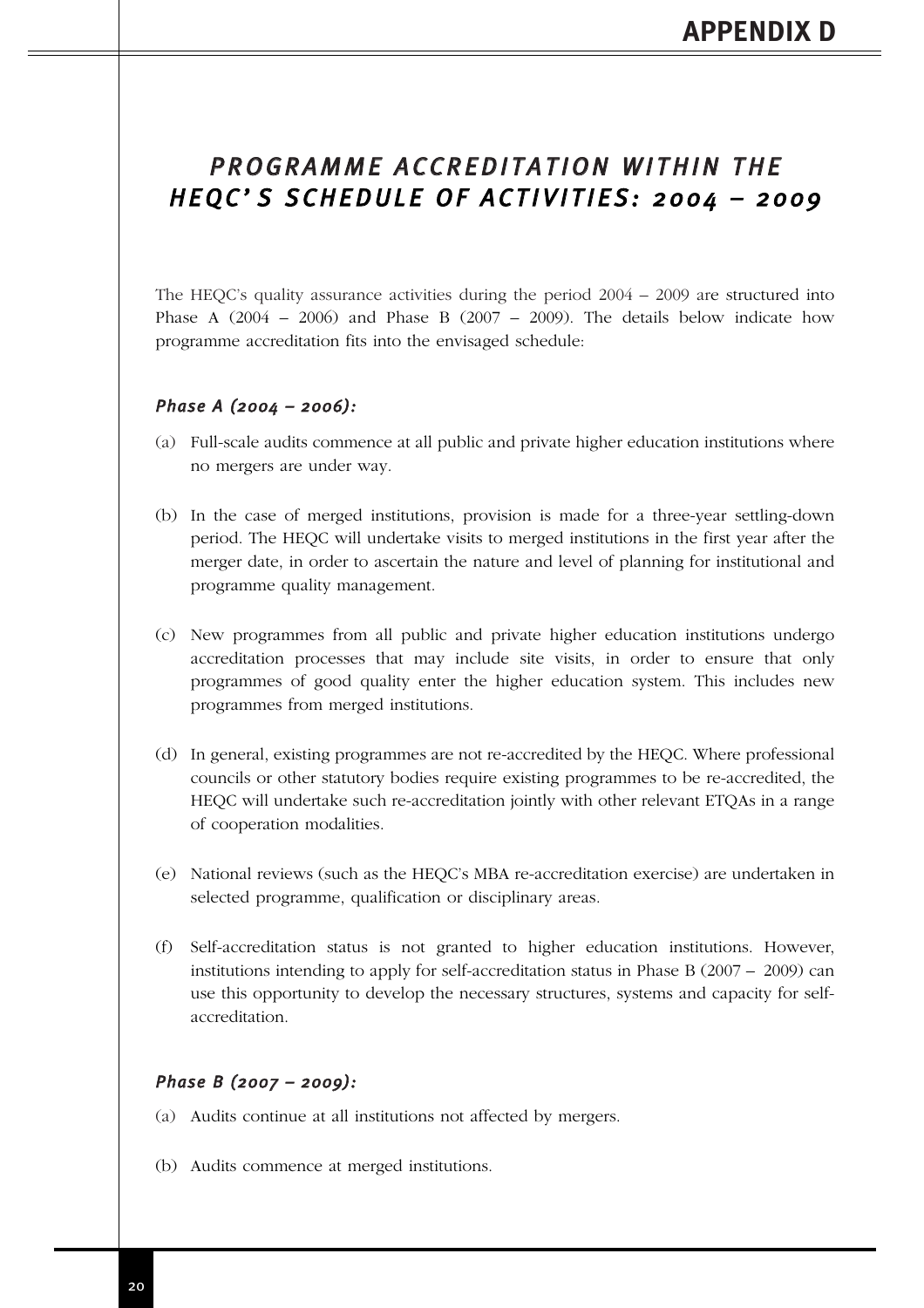- (c) Accreditation of new programmes of all institutions continues.
- (d) Re-accreditation of existing programmes is generally not conducted by the HEQC, except if an institution performs consistently poorly in the accreditation of new programmes, or if the audits or the re-accreditation of existing programmes through national reviews point to serious problem areas.
- (e) Institutions can apply for self-accreditation status. This status will be granted on the basis of satisfactory evidence of the effectiveness of internal quality management systems and programme quality.19 The HEQC could undertake selective re-evaluations of existing programmes in institutions which apply for self-accreditation status, in cases where this is deemed necessary by the HEQC.
- (f) National reviews continue as required.

<sup>19</sup> For more information on self-accreditation status, see the Glossary.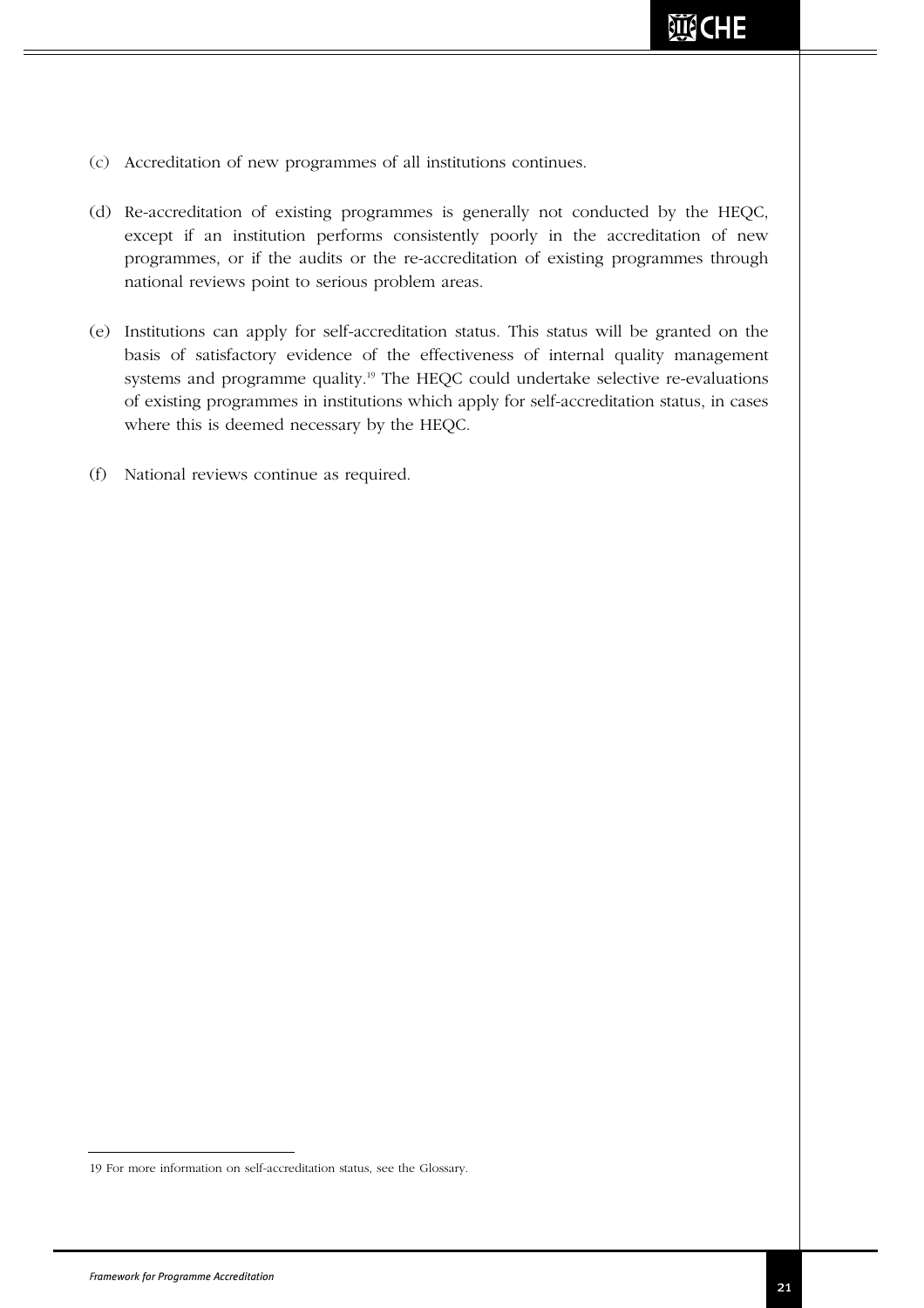- **Accreditation** Recognition status granted to a programme for a stipulated period of time after an HEQC evaluation indicates that it meets minimum standards of quality.
- **Audit** See Institutional audit.
- **Benchmarking** Within a programme context, a process by which a programme is evaluated and compared against internal and external, national and international reference points, for the purposes of accountability and improvement.
- **Candidacy status** Status granted to a provider that demonstrates capacity or potential to meet the minimum standards of provision determined by the HEQC for the intended programme and qualification. The provider can begin to offer the programme to the first cohort of students.
- **Cooperative education** An approach to learning that promotes the concept of enhanced learning based on cooperation between education institutions on the one hand, and industry, commerce and the public sector on the other.
- **Criteria for programme accreditation** Minimum standards necessary to support and enhance the quality of teaching and learning in a programme.
- **Education and Training Quality Assurer (ETQA)** Body responsible for monitoring and auditing the level of achievement of national standards or qualifications offered by providers and to which specific functions have been assigned by the South African Qualifications Authority (SAQA).
- **Evaluators** See Programme evaluators.
- **Existing programme** A programme that is registered on the NQF and has been accredited by the AUT or SAQA or the HEQC.
- **Experiential learning** A term traditionally used within the former technikon sector for 'work-based learning'. (See Work-based learning.)
- **Institutional accreditation** Status attained after an HEOC evaluation has found that a new private higher education institution has the potential or capability to meet minimum quality thresholds of educational provision for higher education.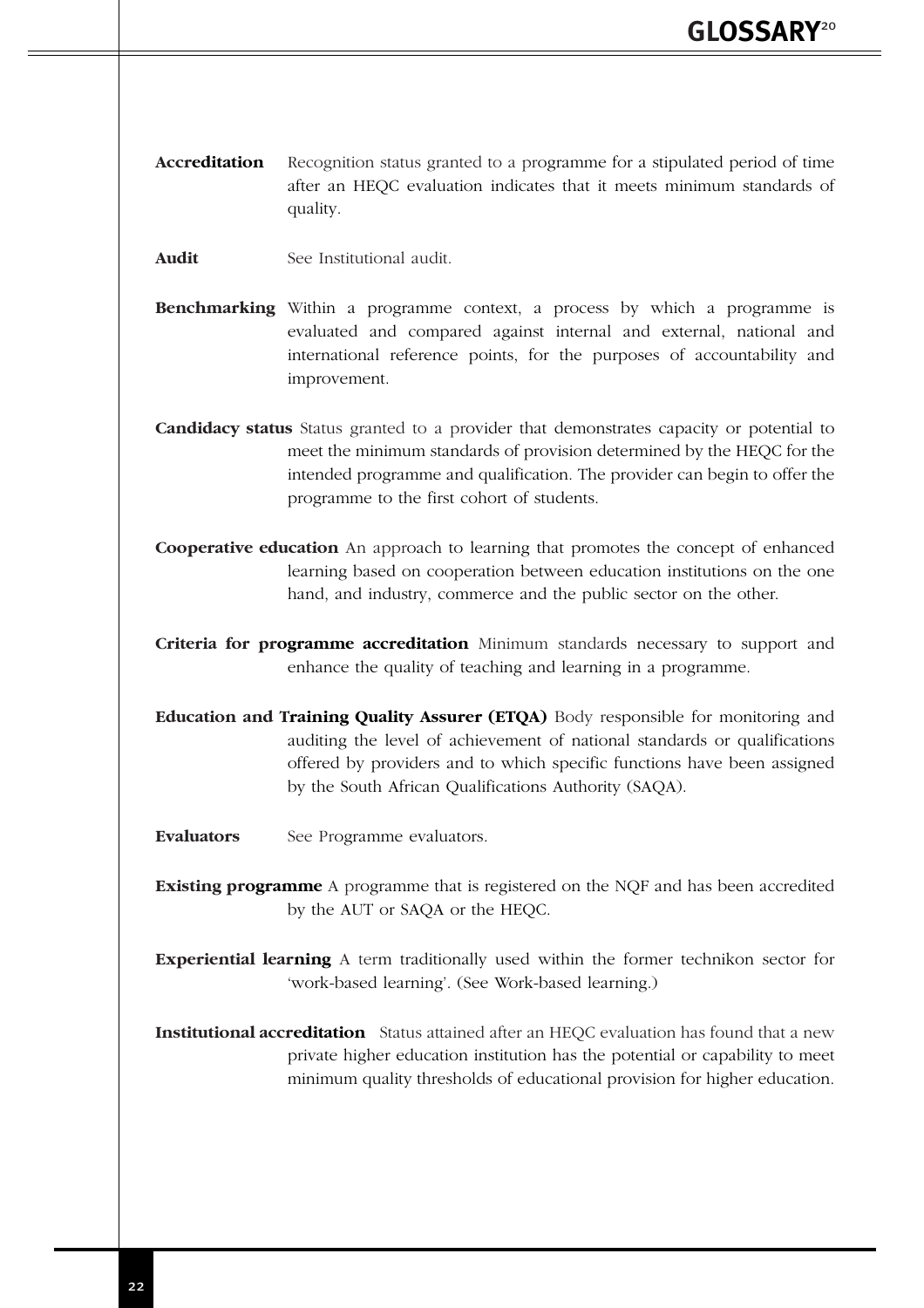- **Institutional audit** An improvement-oriented evaluation of the effectiveness of institutional arrangements for quality and quality assurance in teaching and learning, research and community engagement, based on a self-evaluation conducted by the institution. The external evaluation is conducted by a panel of peers and experts using the HEQC's criteria and other quality requirements set by the institution itself. The audit panel's findings form the basis of the HEQC's report to the audited institution, with commendations on good practice and recommendations for improvement.
- **Institutionally managed evaluation** Evaluation activities which are initiated, managed and financed by the institution itself.
- **Minimum standards** Requirements for a specific level of provision that a programme has to meet in order to be accredited by the HEQC.
- **New programme** A programme which has not been offered before, or a programme whose purpose, outcomes, field of study, mode or site of delivery has been considerably changed.
- **Professional programme** A programme that has to meet the licensure and other professional and work-based requirements of statutory councils.
- **Programme** A purposeful and structured set of learning experiences that leads to a qualification.
- **Programme evaluation** The external quality assurance processes which are undertaken in order to make an independent assessment of a programme's development, management and outcomes through the validation of the findings of an internal programme self-evaluation.
- **Programme evaluator** Subject specialist with the expertise and training to undertake external evaluations of programmes.
- **Provisional accreditation** Status granted by the HEQC to a new programme when it complies with the criteria set for the candidacy phase.
- **Qualification** Formal recognition and certification of learning achievement awarded by an accredited institution.
- **Quality assurance** Processes of ensuring that institutional arrangements for meeting specified quality standards or requirements of education provision are effective.